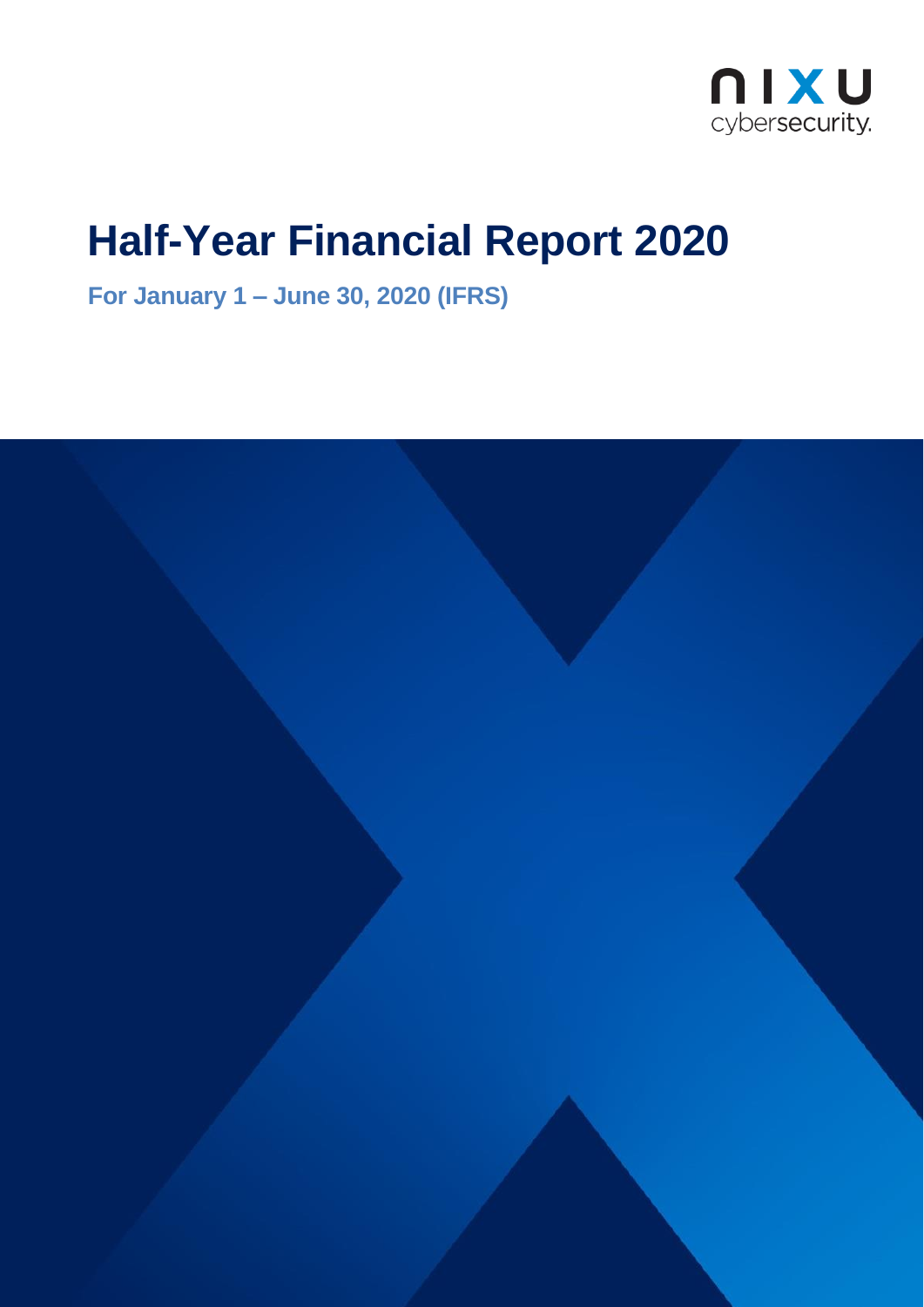# **Growth of +14% during challenging times**

### Highlights for January–June 2020

- Revenue: EUR 29,218 thousand (25,685), change +14%. Organic growth: +5%. Managed continuous services grew by +37% representing 18% of revenue.
- EBITDA: EUR 147 thousand (1,975), share of revenue: 1% (8%).
- Adjusted EBITDA: EUR 999 thousand (2,054), share of revenue: 3% (8%).
- EBIT: EUR -978 thousand (1,036), share of revenue: -3% (4%).
- Nixu initiated reorganization of its operations and a cost reduction program across Nixu Corporation to prepare for the impact of COVID-19 pandemic.
- Nixu signed a new credit facility of EUR 4 million for the next two years. The credit facility was not in use during the review period.

### Financial Guidance for 2020

On April 23, 2020, Nixu announced that it withdrew its financial guidance for 2020 for the time being due to the global COVID-19 pandemic. Forecasting the business remains very challenging in this situation. The financial guidance will be issued when the company is in a better position to assess the extent of the coronavirus pandemic's impact on its business.

2

### **nixu**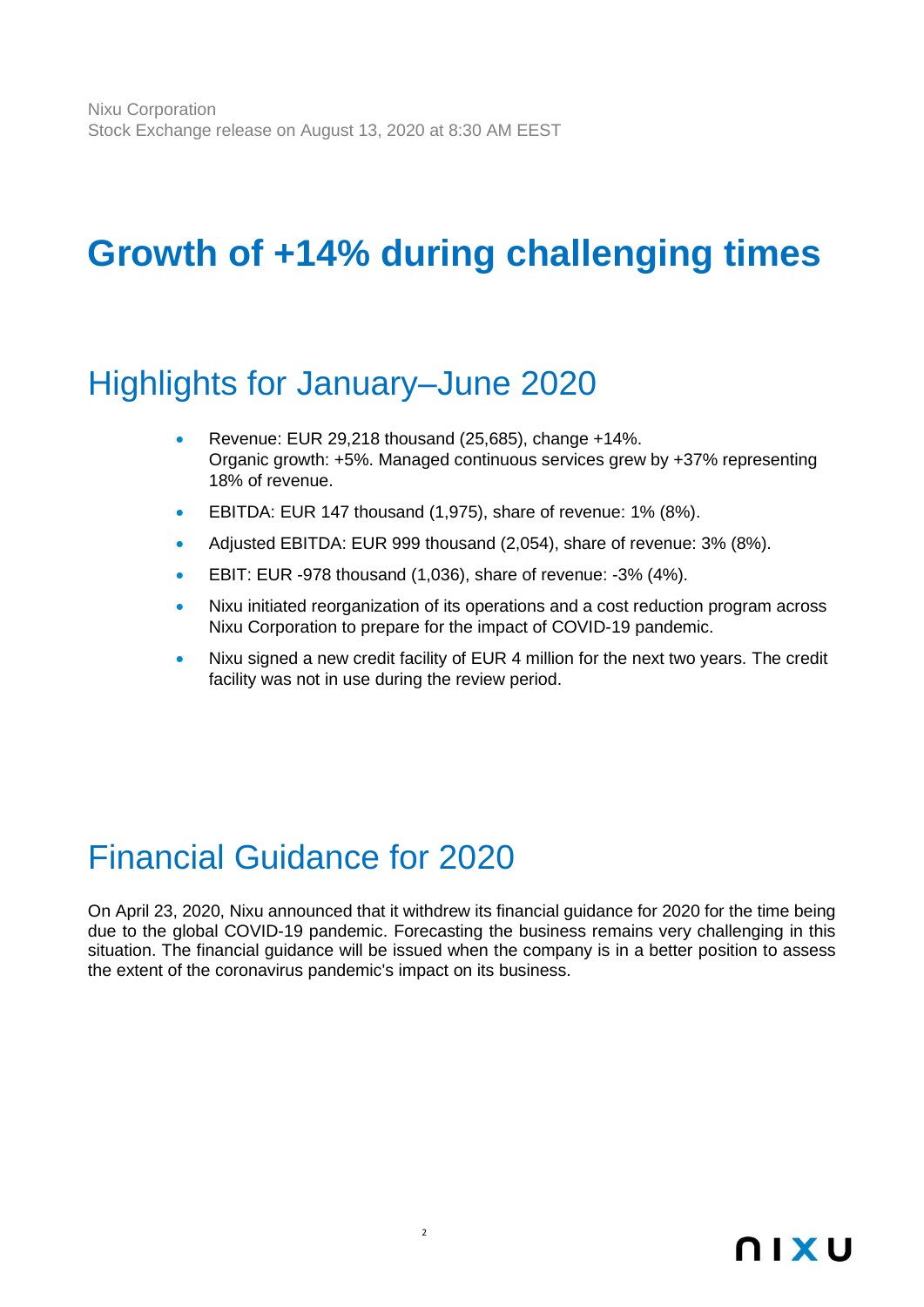# Key Figures

|                                              | 1 Jan-30 Jun | 1 Jan-30 Jun |                   |
|----------------------------------------------|--------------|--------------|-------------------|
| <b>EUR thousand</b>                          | 2020         | 2019         | 1 Jan-31 Dec 2019 |
| Revenue                                      | 29,218       | 25,685       | 51,168            |
| Profit/loss for the period                   | $-1,370$     | 488          | $-3,518$          |
| Earnings per share (EUR)                     | $-0.18$      | 0.07         | $-0.48$           |
| <b>EBITDA</b>                                | 147          | 1,975        | 1,047             |
| EBITDA, % of net sales                       | 0.5%         | $7.7\%$      | 2.0%              |
| <b>Adjusted EBITDA1</b>                      | 999          | 2,054        | 1,525             |
| Adjusted EBITDA, % of net sales <sup>1</sup> | 3.4%         | 8.0%         | 3.0%              |
| EBIT                                         | -978         | 1,036        | $-2,628$          |
| EBIT, % of net sales                         | $-3.3%$      | 4.0%         | $-5.1%$           |
| Adjusted EBIT <sup>1</sup>                   | $-126$       | 1,115        | $-2,150$          |
| Adjusted EBIT % <sup>1</sup>                 | $-0.4%$      | 4.3%         | $-4.2%$           |

<sup>1</sup>Adjustment items are material items outside the ordinary course of business, which costs related to reorganization and business combinations. January-June 2020 EBITDA included the non-recurring costs EUR 852 (78) thousand.

| EUR thousand              | 30 Jun 2020 | 30 Jun 2019 | 31 Dec 2019 |
|---------------------------|-------------|-------------|-------------|
| Equity ratio, %           | 33.9%       | 43.0%       | 37.3 %      |
| Net interest-bearing debt | 2.538       | 8.223       | 6.988       |
| Net gearing, %            | 17.9 $%$    | 42.9%       | 45.4 %      |

#### **Reconciliation of alternative performance measures**

|                                                               | 1 Jan-30 Jun 2020 | 1 Jan-30 Jun 2019 | 1 Jan-31 Dec 2019 |
|---------------------------------------------------------------|-------------------|-------------------|-------------------|
| Operating result                                              | $-978$            | 1,036             | $-2,628$          |
| + Depreciation                                                | 1.125             | 939               | 3,675             |
| $=$ EBITDA                                                    | 147               | 1,975             | 1,047             |
| <b>EBITDA</b>                                                 | 147               | 1.975             | 1,047             |
| +Costs related to reorganization and business<br>combinations | 852               | 78                | 478               |
| =Adjusted EBITDA                                              | 999               | 2,054             | 1,525             |
| Operating result                                              | -978              | 1,036             | $-2,628$          |
| +Costs related to reorganization and business<br>combinations | 852               | 78                | 478               |
| =Adjusted operating result                                    | $-126$            | 1,115             | $-2,150$          |

The figures presented in the half-year financial report have not been audited.

3

**NIXU**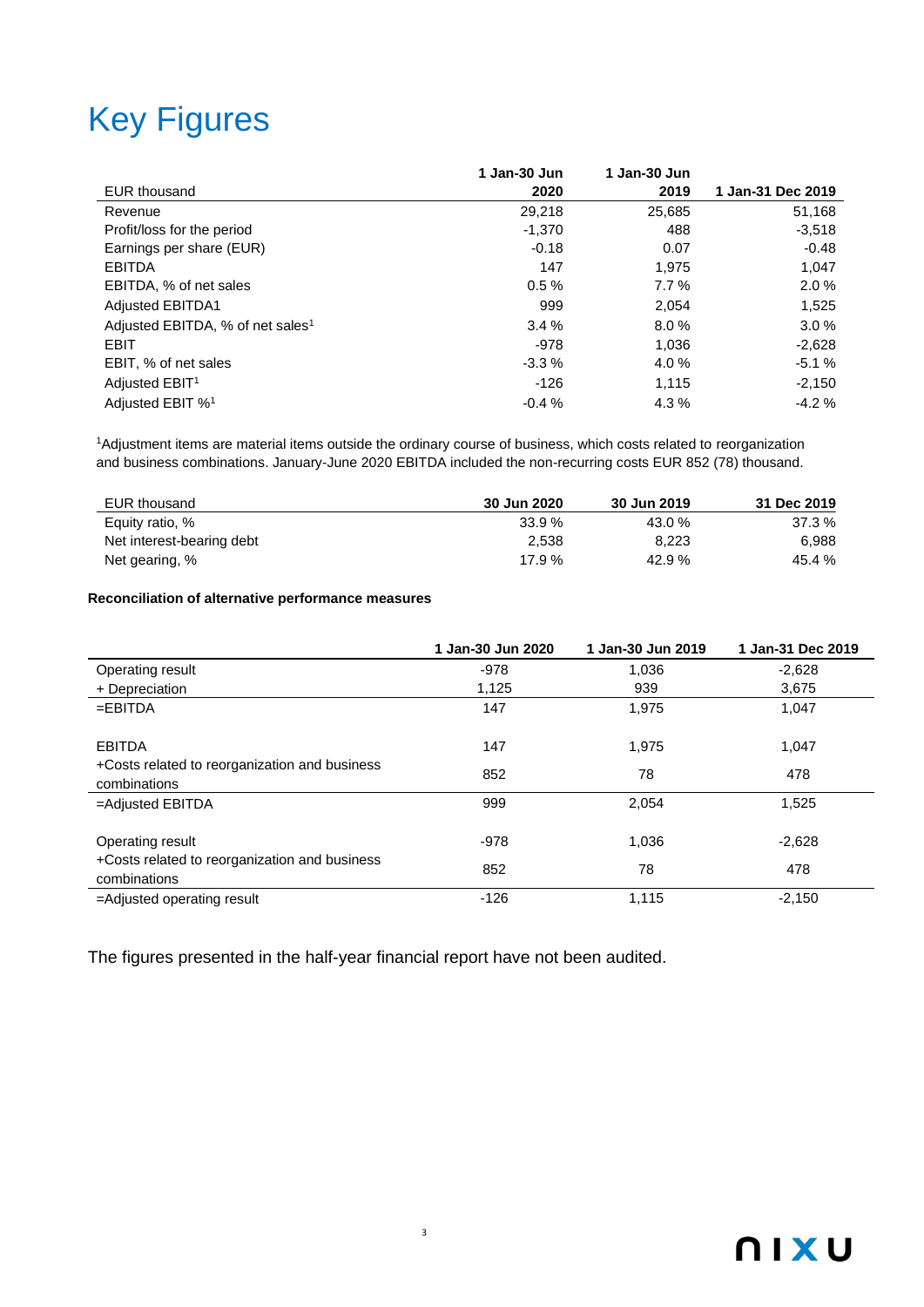## Petri Kairinen, CEO of Nixu:

This past spring demonstrated the possibilities of digitalization and, in particular, the crucial role digital services play in modern society. As the COVID-19 pandemic spread and various lockdown measures were put into place, remote work and online services often became the only avenues for people to handle their work and daily affairs. In this type of situation, it is absolutely vital for service providers to ensure the availability of their services. In terms of cybersecurity, our Nixuans supported our clients in this task, in line with our mission to keep the digital society running. We were successful in ensuring the availability of our services and handling our daily operations remotely, and this is set to continue for the foreseeable future.

Our clients reacted to the pandemic in many ways. Some of our clients increased their purchases and accelerated their projects, while others decided to hold back on their purchases and cancel their projects. In my opinion, when we assess what we have achieved during this situation, our current financial result is satisfactory. Our revenue grew by 14% and EBITDA was positive despite nonrecurring items caused by the cost reduction program. After the onset of the pandemic, our main objectives were to ensure the continuity of our business and adequacy of our financial situation. In terms of cash management, we were successfully able to improve our financial position to an excellent degree. This was achieved by various means, for example with a new, 4-million-euro credit facility, which we did not need to take into use.

In May, we launched a cost reduction program that resulted in the termination of the employment of some Nixu employees, in addition to which several other employees were temporarily laid off or went on extended vacation as our client work situation continued to fluctuate. The main objective of the cost reduction program was to secure our profitability in the fall, as we cannot make any iron-clad predictions while the pandemic is gaining new ground in Nixu's market areas and around the world in general. I believe that we are now well-prepared for the fall and the uncertainty that this period may bring. I also believe that we are in a good position to serve our clients and their ever-increasing need for cybersecurity.

COVID-19 differs from other recessions in that our clients are still, for the most part, continuing their digitalization projects, even if they might be shortsightedly cutting back on their cybersecurity spend. I believe that this debt will need to be paid back at some point in the future, and this will be reflected in the growing need for cybersecurity services. In addition, several of our clients discovered new needs that are related to the pandemic, and we tailored a new set of solutions to these during the spring. We were also able to attract a commendable number of new orders.

From the perspective of Nixu's international operations, as our clients continue to operate remotely and become more used to virtual customer service, this also provides us with an excellent opportunity to intensify the cooperation between our different international markets. This will allow us to utilize the competitive advantage that a large and holistic selection of services can provide even in those markets where Nixu is not yet the largest cybersecurity provider locally.

Based on the actions that we have taken, I can look forward to the future with confidence. I would also like to thank Nixu's employees for understanding the seriousness of this current situation and the actions we have taken, and for their resilience in these exceptional times where we must all strive together remotely.

4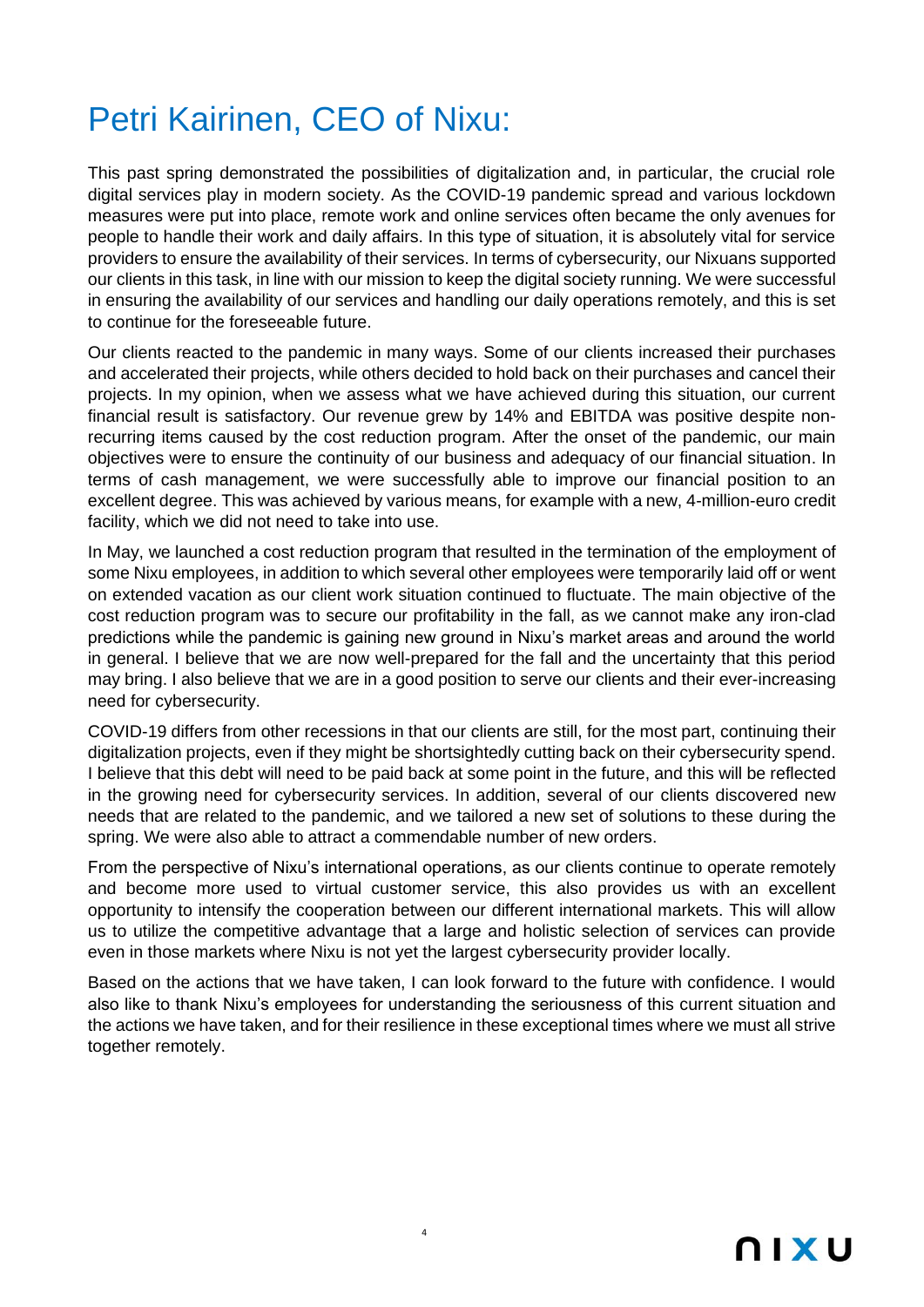# Market Overview

According to forecasts by various central banks, the COVID-19 pandemic will reduce economic activity in 2020. The economic impact is expected to continue until 2021. The impact of the pandemic on the market, in general, will be very significant.

The cybersecurity market was expected to grow at a rate of 9.1 % globally during 2020 according to research published by the market research firm Gartner prior to COVID-19. According to Gartner the overall growth will decline to 4.2 % in 2020, but resume faster growth rate in 2021.

According to Nixu's management, the growing need for digital solutions resulting from remote work recommendations and increased digital transactions caused by the pandemic will create new and increased demand for cybersecurity. Nixu expects the 2020 market growth to be lower as predicted by the Gartner analysis, but the longer-term growth to increase due to the pandemic-forced faster adoption of digital ways of working.

### Growth Strategy

Nixu's growth strategy focuses particularly on cybersecurity services for digital business transformation. Developing and delivering cybersecurity services that enable clients to utilize the opportunities provided by the Industrial IoT and digital identities will be a key priority for Nixu.

In August 2019, the company announced its growth ambition for the period of 2020–2024 according to which, Nixu will seek strong growth in Northern Europe and expand its range of managed cybersecurity services, as well as its position as a trusted cybersecurity go-to partner for large enterprises. In the long term, neither the previously published strategy nor the growth ambition of Nixu Corporation have changed due to COVID-19. However, in the short term Nixu will not seek to grow according to its growth ambition. Instead, Nixu will secure the profitability and efficiency of its operations to be able to continue the implementation of its growth ambition in the emerging market.

### Revenue and Result for January–June 2020

For January-June, Nixu Group's revenue stood at EUR 29,218 thousand (25,685). Compared to the same period in the previous year, revenue increased by 14% (32%). Organic growth accounted for 5% of the Group's revenue growth, while the rest was attributable to acquisitions. The most significant factors contributing to the Group's increased revenue included strong growth in managed services as well as significant growth in cybersecurity technology resale as a result of previous acquisitions.

The impact of the COVID-19 pandemic was mainly reflected in project and assignment services as postponed and cancelled projects. In continuous services, the effects were limited to changes in the scope of services.

Development of revenue broken by the type of service:

- Projects and assignments accounted for 48% (59%) of the revenue, change of -7% from the corresponding period in the previous year.
- All continuous services accounted for 34% (34%) of the revenue and grew by 14%. compared to the corresponding period of the previous year. All continuous services include:
	- Managed services, which accounted for 18% (15%) of the revenue, showing growth of 37% from the corresponding period in the previous year.

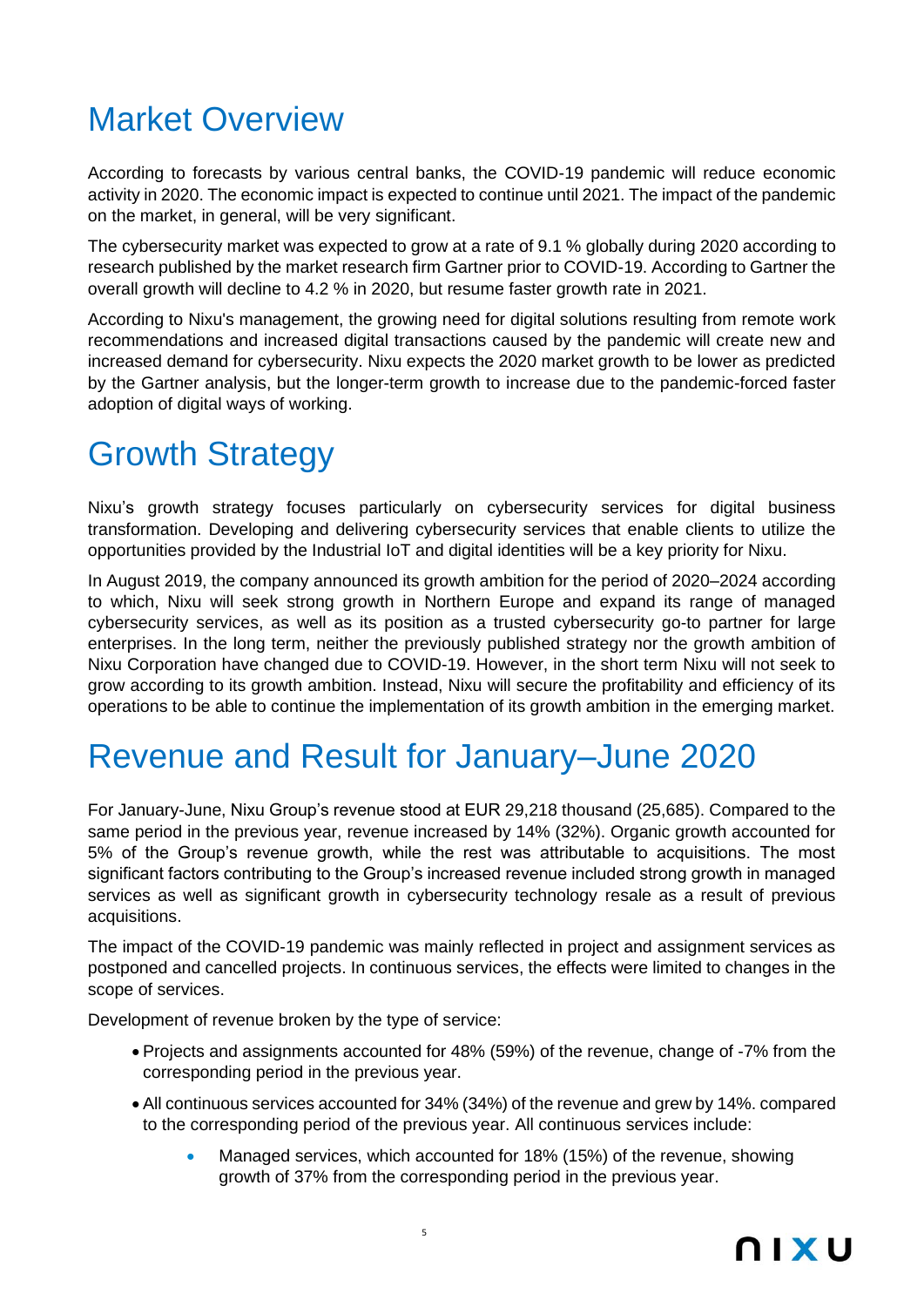- Continuous services accounted for a 17% (20%) share of the revenue. Change -4% from the corresponding period in the previous year.
- Technology resale accounted for 18% (7%) of the revenue showing growth of 189% from the corresponding period in the previous year. The increase was due to the acquisition of the Danish subsidiary (Ezenta A / S) during the comparison period. As a result, technology resale increased strongly.

Other operating income amounted to EUR 296 thousand (229). Other operating income grew by 29% due to the NOW-benefit obtained in the Netherlands.

In January-June, Nixu's EBITDA was EUR 147 thousand (1,975). EBITDA was burdened by nonrecurring expenses of EUR 852 thousand (78) related to personnel costs due to the reorganization. In the comparison period, the adjustments were related to acquisition costs. In January-June, EBITDA was generally burdened by increased personnel expenses relative to materialized revenue. In addition, the share of lower-margin solutions, especially technology resale, increased in the service type structure. In addition, EBITDA was weakened by the reduced result of international operations.

EBITDA adjusted with non-recurring costs was EUR 999 thousand (2,054).

Nixu's operating result (EBIT) was EUR -978 thousand (1,036). In addition to the above, EBIT was affected by depreciation totaling EUR 1,125 thousand (939).

Financial expenses amounted to EUR 289 thousand (267). Financial expenses increased by 8% compared to the previous year due to the additional loan taken out in May 2019 and the rise in interest rates.

The result for the accounting period was EUR -1 370 thousand (488).

In the review period, Nixu initiated restructuring and a cost reduction program across Nixu Corporation to prepare for the COVID-19 recession. As of July 2020, the program targeted a permanent cost reduction of EUR 200 thousand on a monthly level and an annual one-time cost savings of about EUR 1 million before restructuring costs during the full year 2020.

### Financing and Investments

On June 30, 2020, Nixu Group's balance sheet totaled EUR 41,827 thousand (44,530).

The company's cash in hand on June 30, 2020 was EUR 7,662 thousand (5,135). The significant improvement in cash in hand is attributable to the tax and pension contribution deferrals applied as a result of the COVID-19 pandemic. These deferred payments amounted to EUR 3,332 thousand. The company signed a new credit facility of EUR 4,000 thousand in addition to the previous EUR 1,500 thousand. The credit facility was not used during the review period.

Net liabilities on June 30, 2020 amounted to EUR 2,538 thousand (8,223). The improvement in net liabilities is explained by the above-mentioned deferred payments and the non-realization of the additional payment for business acquisitions reported during the comparison period. In addition, cash management was successful. Particular attention was paid to the effective recovery of trade receivables.

Net cash flow from operating activities was EUR 4,759 thousand (755), mainly due to the change in trade receivables and the increase in other non-interest-bearing liabilities, which was affected by the above-mentioned deferred payments.

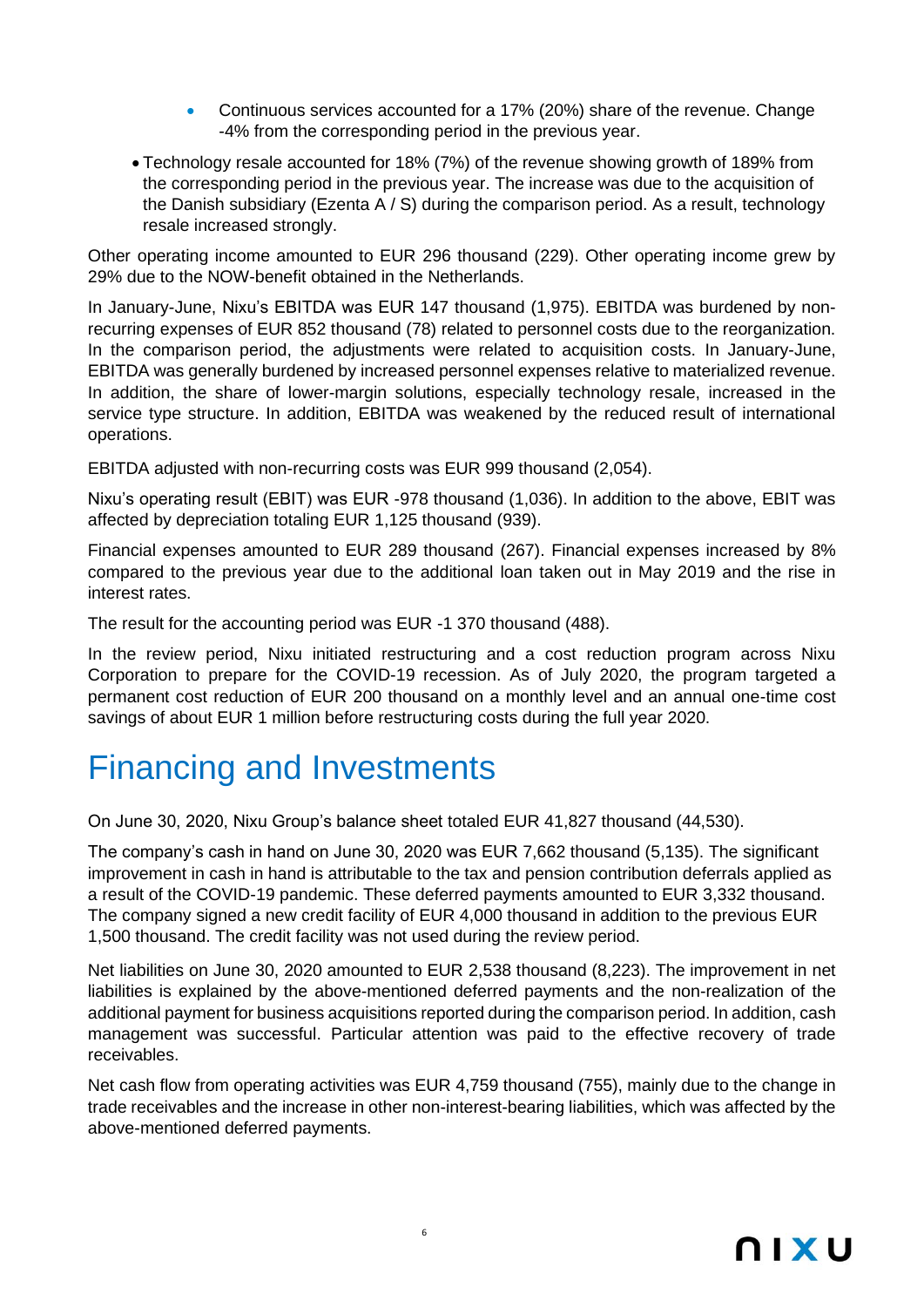### Personnel, Leadership and Management

The number of personnel at Nixu at the end of June 2020 was 399 (393), which represents an increase of 6 employees from the corresponding period in the previous year. The number of employees increased during the first quarter, but the group-wide reorganization and cost-saving program launched in May had an impact on the development of the company's headcount. During the review period, Nixu had offices in Finland, Sweden, the Netherlands, Denmark and Romania.

The review period proved to be exceptional for Nixu's personnel. Nixu's key asset is its personnel, which is why it was extremely important for the company to take care of the well-being and safety of its employees during the global pandemic. In accordance with the recommendations issued by various national authorities, all Nixu market areas and offices moved to remote working and implemented other necessary precautions. Nixu's employees were able to continue their work fairly normally via remote connection. During this period of remote work, Nixu supported the well-being of its personnel by arranging training sessions on ergonomics, equipment lending opportunities, management training sessions for team leaders, virtual coffee breaks and after-work events.

Nixu measures the job satisfaction of its employees with the quarterly Nixu Pulse survey. During this extraordinary period, Nixu wanted to assess in particular the impact that remote working has had on the well-being and job satisfaction of its personnel. The survey results indicated that, despite the uncertainty caused by the pandemic and reorganization, job satisfaction has remained at a good level. The open responses to the survey highlighted, among other things, the key aspects Nixu employees appreciated, such as Nixu's culture, colleagues and community, and the support for remote work during the pandemic.

During the review period, Nixu continued its determined work to strengthen its image as an employer and develop its collaborative initiatives with cybersecurity communities in various countries, such as Finland, Sweden and the Netherlands. The company organized and supported several events for cybersecurity communities, worked in close collaboration with educational institutions, and sought to promote cybersecurity at the societal level. For example, in Finland Nixu organized in collaboration with HelSec and Future Female the half-year Cybersecurity Essentials training program for people who are interested in the cybersecurity industry. The objective of the program is to train more professionals to the industry and support the diversity of the cybersecurity sector in particular. Once again, Nixu's long-term work with communities yielded results: in the Universum Finland survey, the students in the field ranked Nixu among Finland's 50 Most Attractive IT Employers.

### Key Figures for Personnel

|                                                             | 30 Jun |             |             |
|-------------------------------------------------------------|--------|-------------|-------------|
|                                                             | 2020   | 30 Jun 2019 | 31 Dec 2019 |
| On average during the accounting period                     | 415    | 369         | 388         |
| Wages and salaries during the accounting period (EUR 1 000) | 15,071 | 13,048      | 25,402      |
| Average length of employment (years)                        | 4.1    | 4.0         | 4.5         |
| Average age (years)                                         | 40.1   | 40.2        | 40.6        |
| Permanent employees                                         | 99%    | 95%         | 96 %        |
| Part-time employees                                         | 5%     | 5%          | 6%          |
| Women's share of the group's personnel                      | 20%    | 20%         | 21%         |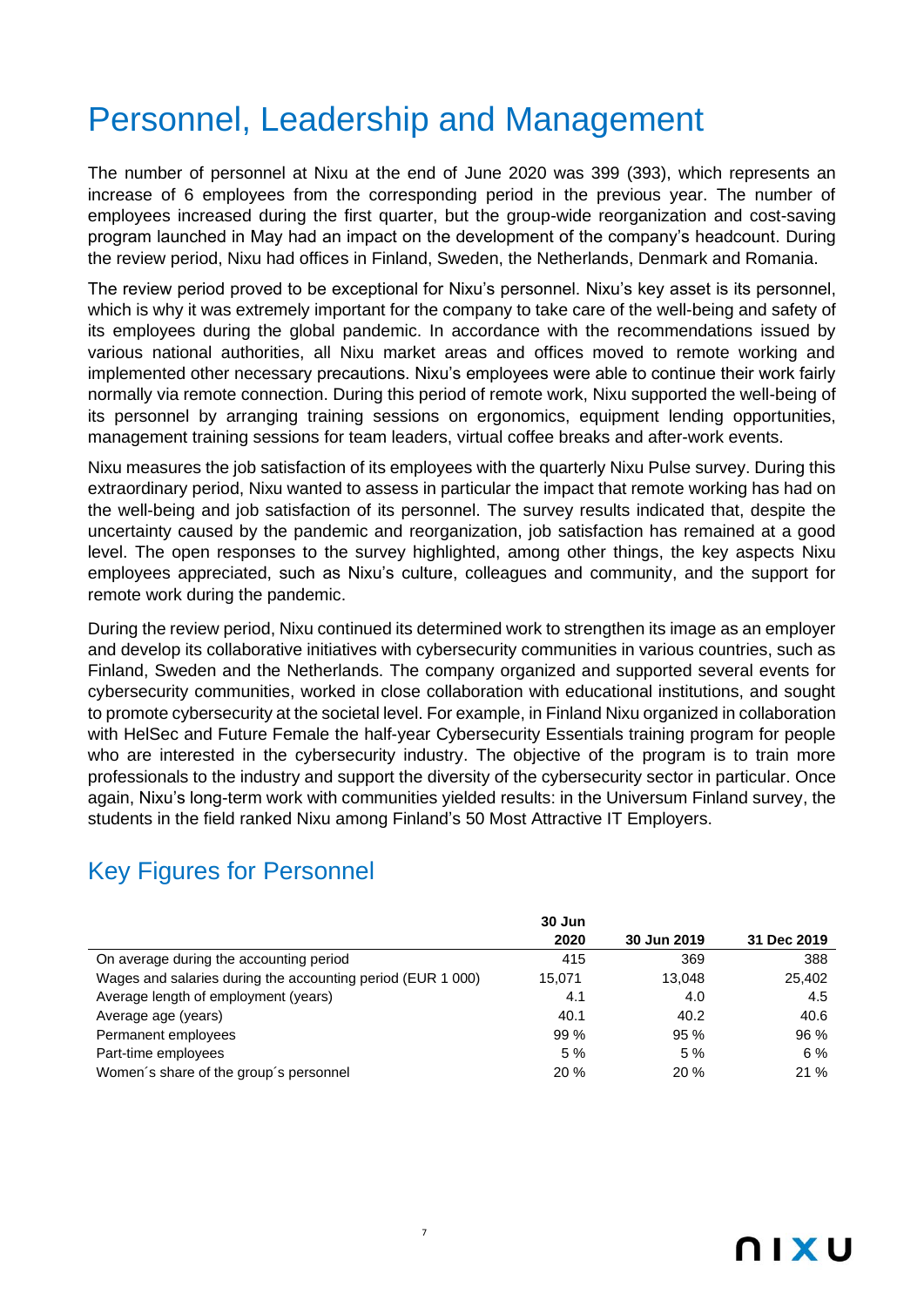### Nixu Corporate Leadership Team

On June 30, 2020 Nixu Corporate Leadership Team included:

- Petri Kairinen (Chief Executive Officer)
- Janne Kärkkäinen (Chief Financial Officer)
- Kim Westerlund (Chief Development Officer)
- Katja Müller (Chief People Officer)
- Jesper Svegby (Chief Commercial Officer)
- Valtteri Peltomäki (Market Area Leader, Finland)
- Björn-Erik Karlsson (Market Area Leader, Sweden), member of the Corporate Leadership Team as of March 1, 2020
- Niels Kemal Onat served as Market Area Leader, Denmark and Corporate Leadership Team member during March 1–15, 2020. As of March 16, 2020 Errit Müller has held this position.
- Matthijs van der Wel (Market Area Leader, Benelux until June 30, 2020), member of the Corporate Leadership Team as of March 1, 2020
- Pietari Sarjakivi (Business Area Leader, Managed security services), member of the Corporate Leadership Team as of March 1, 2020

To support future profitable growth as an international company, Nixu widened its leadership team to include market area leaders of international markets and managed services business area leader as of March 1, 2020.

As a result of the reorganization, the role of the Nixu Benelux Market Area Leader ceased to exist on June 30, 2020.

### Annual General Meeting 2020

Nixu's Annual General Meeting (AGM) was held on April 7, 2020. The General Meeting adopted the Annual Accounts and the Consolidated Annual Accounts and granted discharge from liability to the members of the Board of Directors, the CEO and the deputy CEO for the accounting period 1 January–31 December 2019.

Nixu Corporation's Board of Directors were selected Kimmo Rasila (Chairman), Marko Kauppi (Deputy Chairman), Kati Hagros, Anders Silwer, Tuija Soanjärvi, and a new full member Jaya Baloo.

PricewaterhouseCoopers Oy was re-elected as the audit firm of the company. PricewaterhouseCoopers Oy has informed that Ms. Enel Sintonen, Authorized Public Accountant, will act as the Auditor in Charge.

The AGM resolved, in accordance with the proposal of the Board of Directors, that the loss from the financial year would be transferred to the retained earnings / loss account and that no dividend was paid for 2019.

The AGM approved all proposals made by the Board of Directors as described in the Notice to the AGM published on March 13, 2020. The resolutions of the AGM can be found in the Company's stock exchange release on April 7, 2020 and on the company's website [https://www.nixu.com/investors/AGM-2020.](https://www.nixu.com/investors/AGM-2020)

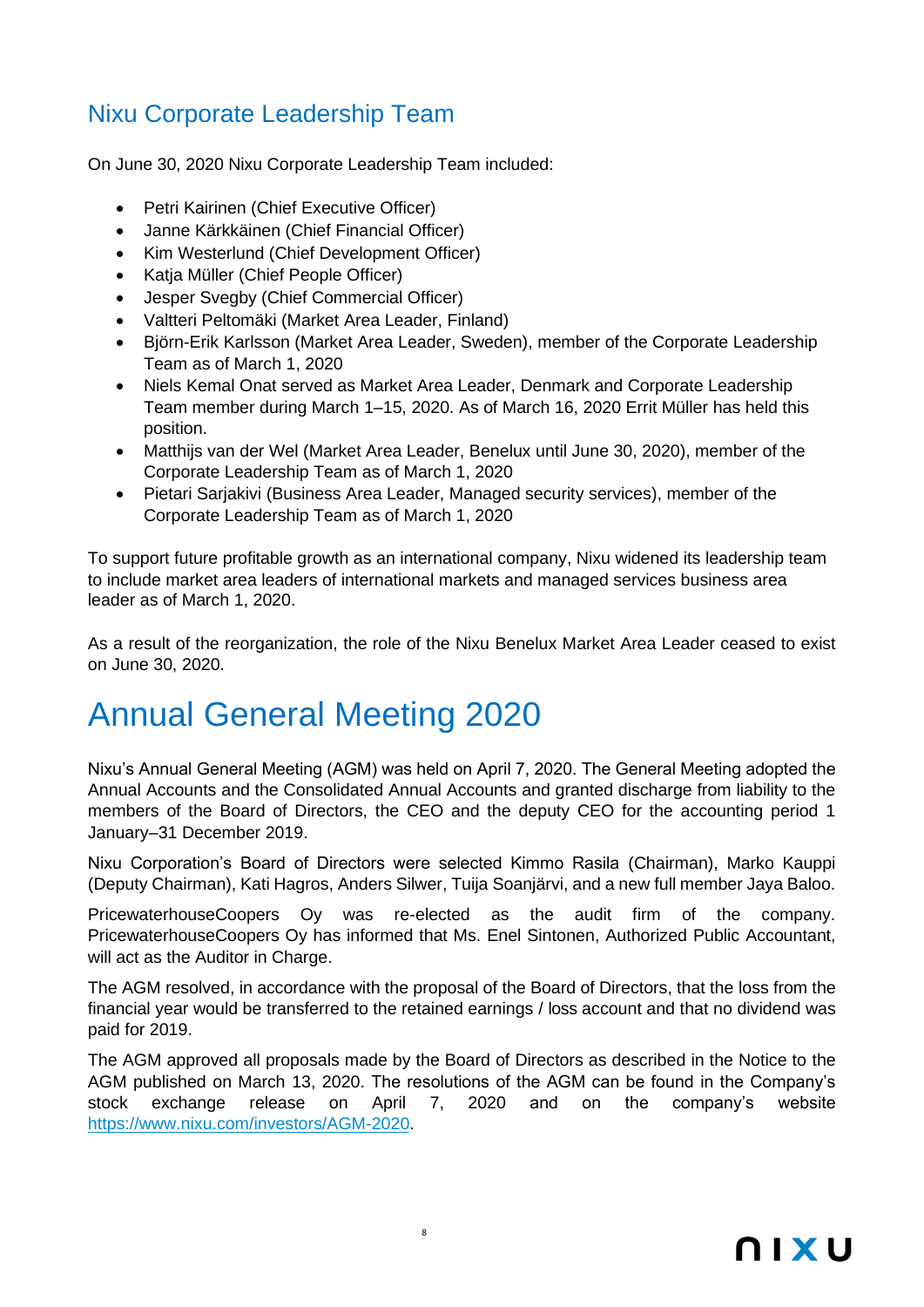# Audit Committee

On April 30, 2020, Nixu Corporation's Board of Directors elected from among its members Tuija Soanjärvi as Chair and Marko Kauppi and Anders Silwer as members of the Audit Committee.

The role of the Audit Committee is, among other things, to monitor the company's financial reporting process and the effectiveness of internal control, internal audit and risk management systems.

### Personnel and Remuneration Committee

Nixu Corporation's Board of Directors established on April 30, 2020 the Personnel and Remuneration Committee, which assist the Board of Directors in particular handling and preparing personnel and remuneration matters. Nixu's Board of Directors elected from among its members Kati Hagros as Chair of the Personnel and Remuneration Committee, and Jaya Baloo and Kimmo Rasila as members.

### Shares and Shareholders

| <b>NIXU</b>                        | <b>Shares</b><br>traded | <b>Total value</b><br>(EUR) | High<br>(EUR) | Low<br>(EUR)  | Average<br>price (EUR) | Latest<br>(EUR) |
|------------------------------------|-------------------------|-----------------------------|---------------|---------------|------------------------|-----------------|
| Jan-Jun 2019                       | 531,626                 | 5,776,973                   | 13.10         | 7.70          | 10.16                  | 11.55           |
| <b>Jul-Dec 2019</b>                | 678,812                 | 7,647,931                   | 14.50         | 9.90          | 11.60                  | 10.50           |
| Jan-Dec 2019                       | 1,210,438               | 13,127,068                  | 14.50         | 7.70          | 10.89                  | 10.50           |
| Jan-Jun 2020                       | 654,014                 | 5,798,502                   | 11.30         | 6.98          | 8.72                   | 7.70            |
|                                    |                         | 30 Jun 2020                 |               | 30 Jun 2019   |                        | 31 Dec 2019     |
| Market capitalization (EUR)        |                         | 57,078,667.80               |               | 84,473,731.65 |                        | 77,834,547.00   |
| Number of shareholders             |                         | 3,598                       |               |               | 3,052                  | 3,475           |
| Total number of shares             |                         | 7,425,219                   |               | 7,326,148     |                        | 7,425,219       |
| Number of the company's own shares |                         |                             |               |               |                        |                 |
| held by the company                |                         | 12.405                      |               |               | 12.405                 | 12.405          |

Nixu has one share series and each share entitles the holder to equal rights. Nixu's shares are listed on the Official List of Nasdaq Helsinki Stock Exchange, under trading symbol NIXU.

9

There were no shares issued during the half-year period.

# Flagging Notifications

Nixu has not received any flagging notifications during the review period.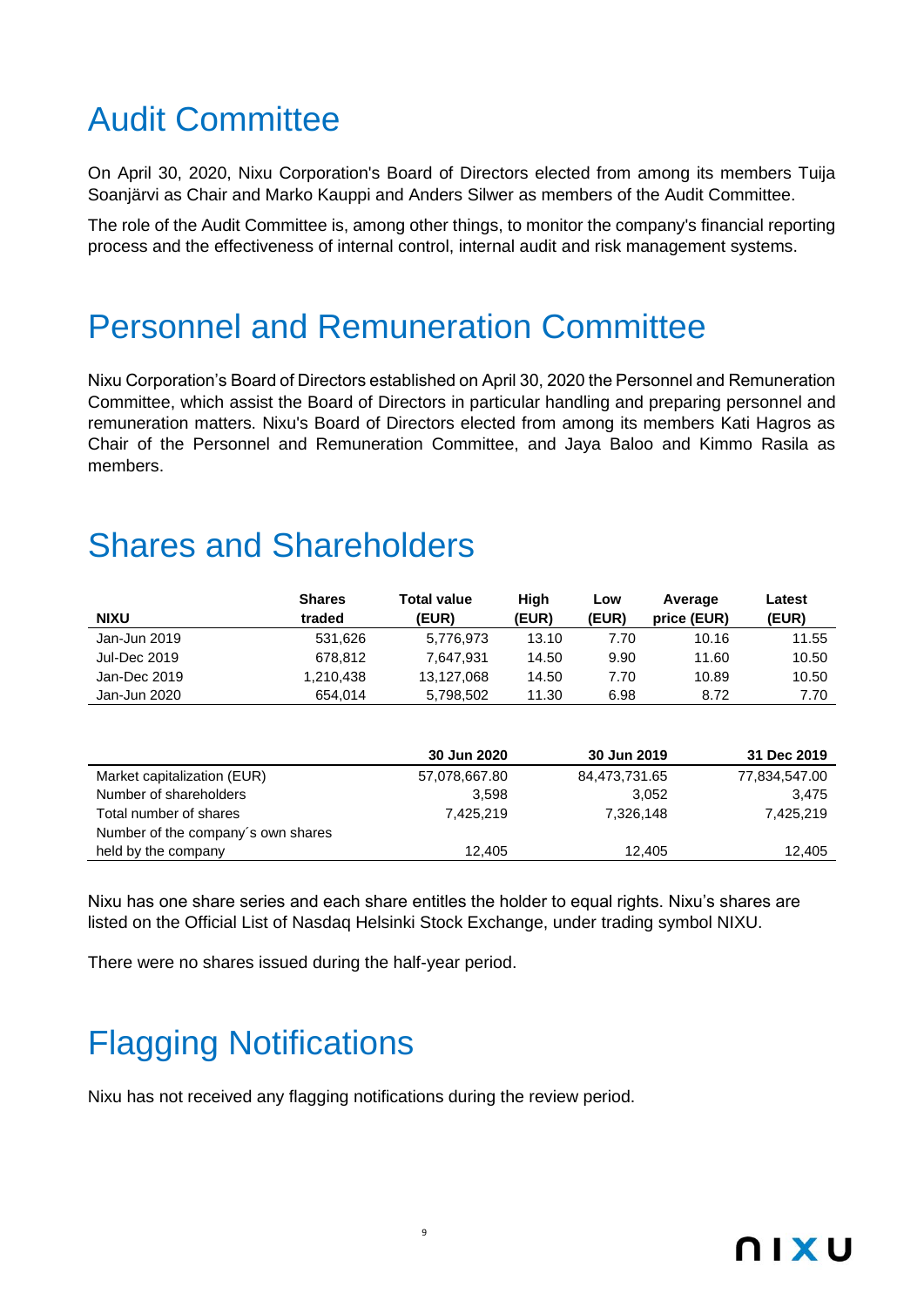## Risks and Uncertainties

The risks and uncertainties are presented in more detail in connection with the consolidated financial statements for the financial year ended 31 December 2019 in the Board of Directors' report.

The COVID-19 pandemic contributed to an increase in the likelihood of several previously verified risks. Nixu has a large customer base, and for several client companies, COVID-19 posed significant business challenges that were also reflected in service purchases from Nixu. As the COVID-19 crisis continues, cost reduction programs of clients could have an unexpected impact on Nixu's business.

Employees' health and ability to work, and thus the continuity of operations and services, is the most significant COVID-19 specific risk for Nixu. The well-being of Nixu employees in a remote work environment is also a significant risk if the situation persists.

### Events After the Review Period

There were no major events after the review period.

# Accounting Principles for the Half-Year Report

This half-year report has been prepared in accordance with the *IAS 34 Interim Financial Reporting* standard. The accounting principles and calculation methods used in this half-year report are identical to those used in Nixu's annual financial statements, excepting those specified by new and revised standards that became effective on January 1, 2020.

Other amendments to IFRSs and their interpretations have no material impact on the Group.

The figures presented in this half-year report have not been audited. All figures are rounded off, which means that there may be discrepancies between the sum of constituent items and the totals shown.

In this release, Nixu presents certain indicators associated with the company's financial standing and result for the accounting period. Not all of the indicators are key figures pursuant to IFRS standards and, therefore, should be considered alternative indicators.

Nixu presents EBITDA, adjusted EBITDA, EBIT, adjusted EBIT, equity ratio, net interest-bearing debt, net gearingas well as EBIT and EBITDA margin adjusted for non-recurring items as alternative indicators and additional information for the key figures that are presented herein in accordance with IFRS standards. It is the Management Team's opinion that these indicators provide significant additional information on the company's statement of comprehensive income and balance sheet. The indicators are widely used by analysts, investors and other parties, and provide additional information for analyzing the result of Nixu's operations and capital structure.

Alternative performance measures should not be viewed in isolation or as a substitute to measures presented in the audited IFRS financial statements. Companies do not calculate alternative performance measures in a uniform way, and therefore Nixu's alternative performance measures may not be comparable with similarly named measures presented by other companies.

When preparing this half-year report, management is required to make judgments, estimates that affect the application of accounting policies and the reported amounts of assets, liabilities, income and expenses. Actual results may differ from these estimates.

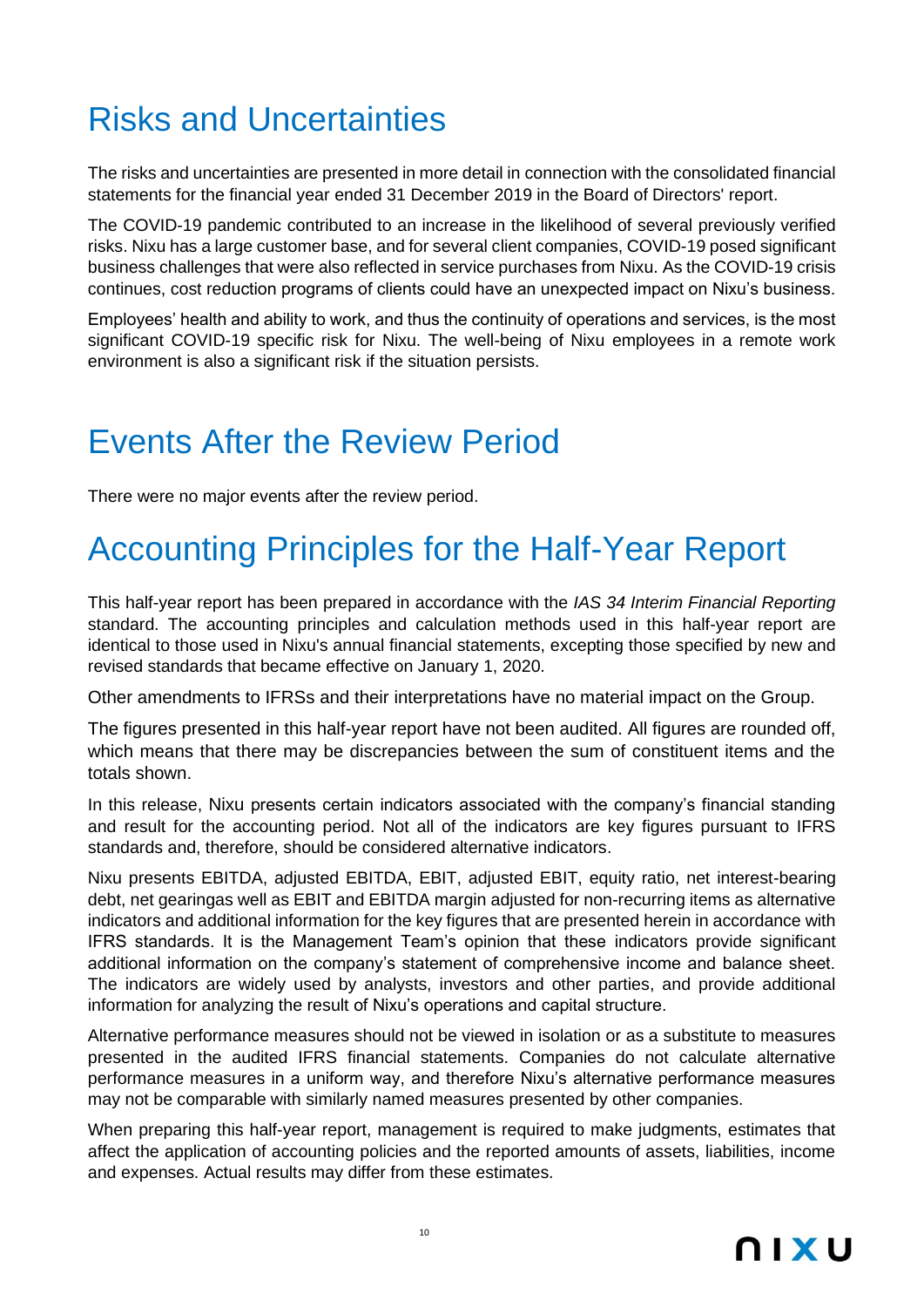# Financial Reporting in 2020

Nixu revised its Disclosure Policy during the review period. The main changes, that came into force on June 1, 2020, relate to the silent period and English as an official language for communications. Previously, the silent period was twice a year before the publication of the Financial Statements and Half-Year Financial Report. Currently, the silent period begins at least 30 calendar days before the publication of full-year and half-year results as well as the quarterly (Q1 and Q3) revenue information. The company's investor communications languages are Finnish, and as of June 1, 2020, also English.

The Q3/2020 CEO's review and revenue information will be published on October 13, 2020.

Nixu will organize a revenue briefing for analysts, investors and the media on August 13, 2020 at 9:30 AM EEST as a webcast. The live webcast will be available at [https://nixu.videosync.fi/2020-q2](https://nixu.videosync.fi/2020-q2-results) [results.](https://nixu.videosync.fi/2020-q2-results)

Espoo, August 12, 2020

Nixu Corporation The Board of Directors

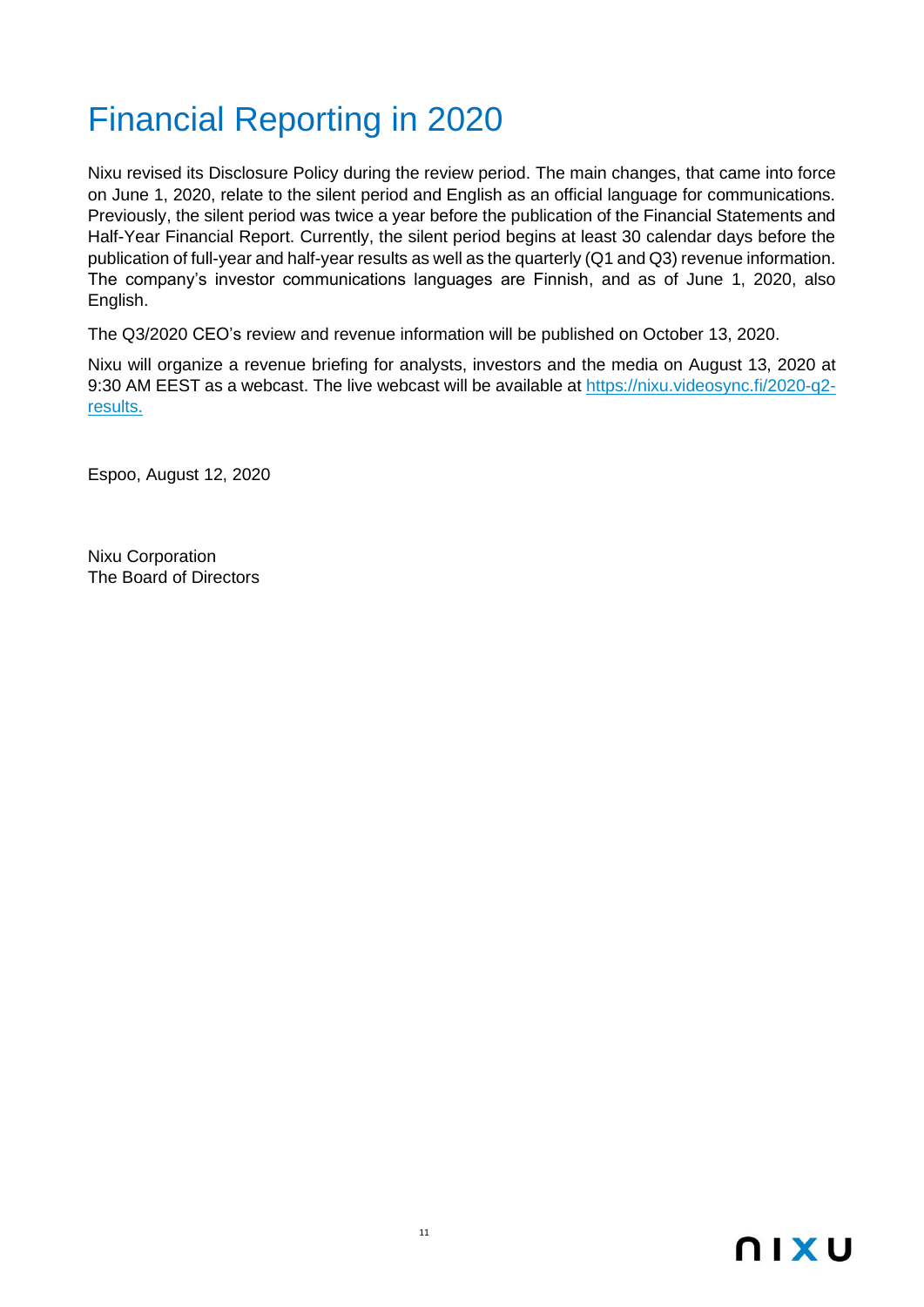# Consolidated Statement of Comprehensive Income

|                                                             | 1 Jan - 30 Jun | 1 Jan - 30 Jun | 1 Jan - 31 Dec |
|-------------------------------------------------------------|----------------|----------------|----------------|
| <b>EUR thousand</b>                                         | 2020           | 2019           | 2019           |
|                                                             |                |                |                |
| <b>Revenue</b>                                              | 29,218         | 25,685         | 51,168         |
| Other operating income                                      | 296            | 229            | 385            |
| Materials and services                                      | $-8,022$       | $-4,055$       | $-10,026$      |
| Employee benefit expenses                                   | $-18,255$      | $-15,806$      | $-31,322$      |
| Other operating expenses                                    | $-3,090$       | $-4,077$       | $-9,159$       |
| Depreciation and amortization                               | $-1,125$       | $-939$         | $-2,048$       |
| Impairment charges                                          | 0              | 0              | $-1,627$       |
| <b>Operating result</b>                                     | $-978$         | 1,036          | $-2,628$       |
|                                                             |                |                |                |
| Finance income                                              | 4              | 0              | 4              |
| Finance expenses                                            | $-289$         | $-267$         | $-505$         |
| Interest expenses on lease payments                         | $-57$          | $-55$          | $-114$         |
| Finance income and expenses, net                            | $-342$         | $-322$         | $-616$         |
|                                                             |                |                |                |
| <b>Result before taxes</b>                                  | $-1,319$       | 715            | $-3,244$       |
|                                                             |                |                |                |
| Income tax expense                                          | $-50$          | $-227$         | $-274$         |
| <b>Result for the period</b>                                | $-1,370$       | 488            | $-3,518$       |
|                                                             |                |                |                |
| Other comprehensive income                                  |                |                |                |
|                                                             |                |                |                |
| Items that may be reclassified to profit or loss:           |                |                |                |
| <b>Translation differences</b>                              | $-12$          | $-190$         | -146           |
|                                                             |                |                |                |
| Other comprehensive income for the period, net of tax       | $-12$          | $-190$         | -146           |
|                                                             |                |                |                |
| Total comprehensive income for the period                   | $-1,381$       | 298            | $-3,663$       |
|                                                             |                |                |                |
| Result for the period attributable to:                      |                |                |                |
| Owners of the parent                                        | $-1,370$       | 488            | $-3,518$       |
| <b>Result for the period</b>                                | $-1,370$       | 488            | $-3,518$       |
|                                                             |                |                |                |
|                                                             |                |                |                |
| Total comprehensive income for the period attributable to:  |                |                |                |
| Owners of the parent                                        | $-1,381$       | 298            | $-3,663$       |
| <b>Total comprehensive income</b>                           |                | 298            |                |
|                                                             | $-1,381$       |                | $-3,663$       |
|                                                             |                |                |                |
|                                                             |                |                |                |
| Earnings per share for profit attributable to the owners of |                |                |                |
| the parent during the year                                  |                |                |                |
|                                                             |                |                |                |
| Basic and diluted earnings per share, EUR                   | $-0.18$        | 0.07           | -0.48          |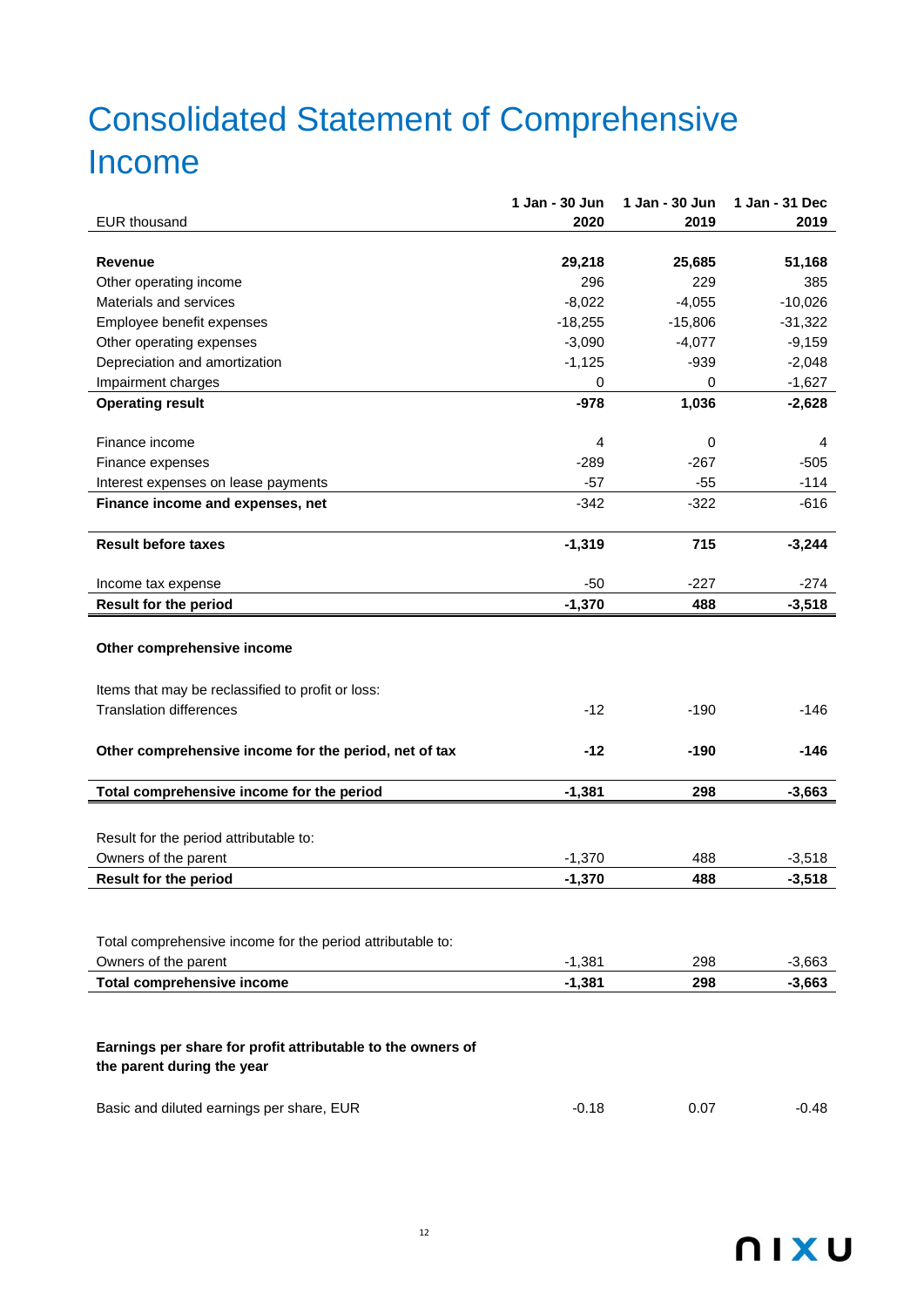# Consolidated Statement of Financial Position

| <b>EUR thousand</b>                               | 30 Jun 2020 | 30 Jun 2019 | 31 Dec 2019 |
|---------------------------------------------------|-------------|-------------|-------------|
| <b>ASSETS</b>                                     |             |             |             |
| <b>Non-current assets</b>                         |             |             |             |
| Goodwill                                          | 13,909      | 16,208      | 13,919      |
| Other intangible assets                           | 2,675       | 3,839       | 2,938       |
| Property, plant and equipment                     | 448         | 471         | 520         |
| Right-of-use assets                               | 3,042       | 3,316       | 3,407       |
| Other receivables                                 | 253         | 181         | 253         |
| Deferred tax assets                               | 0           | 2           | 0           |
| <b>Total non-current assets</b>                   | 20,327      | 24,015      | 21,037      |
|                                                   |             |             |             |
| <b>Current assets</b><br>Inventories              | 4           | 3           | 4           |
| Trade receivables and other receivables           | 13,681      | 15,036      | 16,175      |
| Current income tax receivables                    | 153         | 340         | 115         |
| Cash and cash equivalents                         | 7,662       | 5,135       | 3,923       |
| <b>Total current assets</b>                       | 21,500      | 20,515      | 20,217      |
|                                                   |             |             |             |
| <b>Total assets</b>                               | 41,827      | 44,530      | 41,255      |
|                                                   |             |             |             |
| <b>EQUITY AND LIABILITIES</b>                     |             |             |             |
| <b>Equity</b>                                     |             |             |             |
| Share capital                                     | 95          | 95          | 95          |
| Invested unrestricted equity reserve              | 19,314      | 19,314      | 19,314      |
| <b>Translation differences</b>                    | -599        | $-632$      | $-587$      |
| Retained earnings                                 | $-3,273$    | $-98$       | 82          |
| Result for the period                             | $-1,370$    | 488         | $-3,518$    |
| Total equity attributable to owners of the parent | 14,167      | 19,167      | 15,385      |
|                                                   |             |             |             |
| <b>Liabilities</b>                                |             |             |             |
| <b>Non-current liabilities</b><br>Borrowings      | 5,279       | 6,358       | 0           |
| Lease liabilities                                 | 1,827       | 2,167       | 2,117       |
| Deferred tax liabilities                          | 180         | 408         | 332         |
| Other non-current liabilities                     | 251         | 0           | 98          |
| <b>Total non-current liabilities</b>              | 7,537       | 8,933       | 2,548       |
|                                                   |             |             |             |
| <b>Current liabilities</b>                        |             |             |             |
| Borrowings                                        | 1,727       | 3,510       | 7,338       |
| Lease liabilities                                 | 1,367       | 1,323       | 1,455       |
| Trade payables and other payables                 | 16,762      | 11,457      | 14,380      |
| Current income tax liabilities                    | 266         | 141         | 148         |
| <b>Total current liabilities</b>                  | 20,123      | 16,431      | 23,321      |
|                                                   |             |             |             |
| <b>Total liabilities</b>                          | 27,660      | 25,364      | 25,869      |
| <b>Total equity and liabilities</b>               | 41,827      | 44,530      | 41,255      |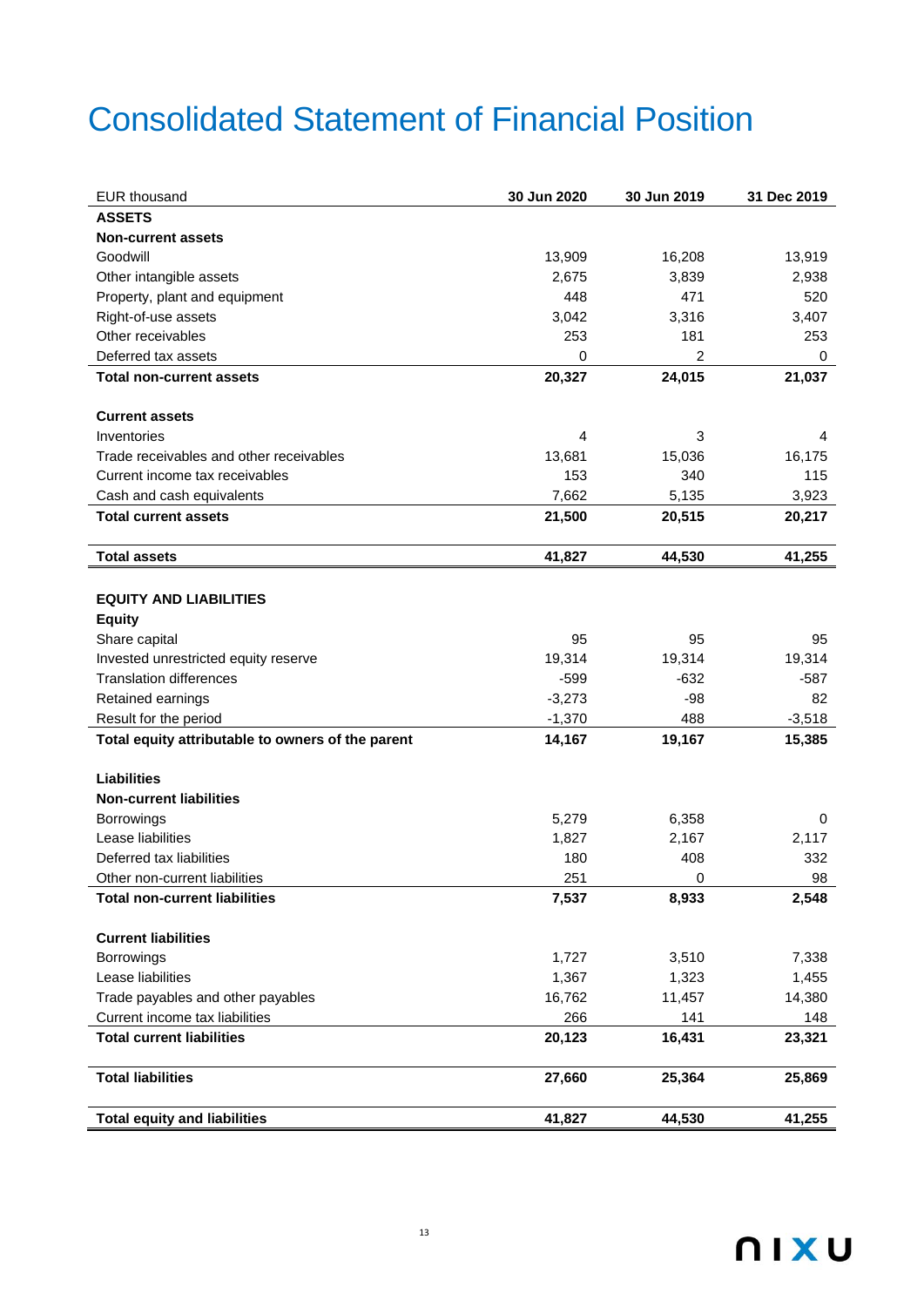## Consolidated Statement of Cash Flows

|                                                   | 1 Jan - 30 Jun | 1 Jan - 30 Jun | 1 Jan - 31 Dec |
|---------------------------------------------------|----------------|----------------|----------------|
| <b>EUR thousand</b>                               | 2020           | 2019           | 2019           |
| Cash flows from operating activities              |                |                |                |
| Result for the period                             | $-1,370$       | 488            | $-3,518$       |
| Adjustments for:                                  |                |                |                |
| Depreciation and amortization                     | 1,125          | 939            | 3,675          |
|                                                   |                |                |                |
| Other non-cash adjustments                        | 252            | 8              | 410            |
| Finance income and expenses, net                  | 342            | 322            | 616            |
| Income tax expense                                | 50             | 227            | 274            |
| Changes in working capital                        |                |                |                |
| Change in trade receivables and other receivables | 2,355          | $-860$         | $-2,347$       |
| Change in inventories                             | 0              | 0              | -1             |
| Change in trade payables and other payables       | 2,357          | 116            | 2,690          |
| Interests paid                                    | $-160$         | $-212$         | $-381$         |
| Interests received                                | 4              | 0              | 0              |
| Other finance income and expenses, net            | $-76$          | $-14$          | $-28$          |
| Income taxes paid                                 | $-121$         | $-259$         | $-158$         |
| Net cash flows generated from operating           |                |                |                |
| activities                                        | 4,759          | 755            | 1,233          |
|                                                   |                |                |                |
| Cash flows from investing activities              |                |                |                |
| Purchases of tangible assets                      | $-33$          | -156           | $-324$         |
| Purchases of intangible assets                    | $-64$          | -64            | $-128$         |
| Payments for business acquisitions, net of cash   |                |                |                |
| acquired                                          | 0              | $-6,604$       | $-6,602$       |
| Loans granted                                     | 0              | $-542$         | $-542$         |
| Proceeds from loans receivable                    | 202            | 0              | 178            |
| Net cash from investing activities                | 105            | $-7,367$       | $-7,418$       |
|                                                   |                |                |                |
| Cash flows from financing activities              |                |                |                |
| Proceeds from issues of shares and other equity   |                |                |                |
| securities                                        | 0              | 1,111          | 1,111          |
| Proceeds from borrowings                          | 0              | 2,481          | 2,481          |
| Repayments of borrowings                          | $-348$         | $-609$         | $-1,630$       |
| Lease liability repayments                        | $-784$         | $-496$         | $-1,131$       |
| Net cash from financing activities                | $-1,133$       | 2,487          | 831            |
|                                                   |                |                |                |
| Net decrease (-) / increase in cash and cash      |                |                |                |
| equivalents                                       | 3,731          | $-4,125$       | $-5,354$       |
| Cash and cash equivalents at the beginning of the |                |                |                |
| period                                            | 3,923          | 9,286          | 9,286          |
| Exchange gains / losses (-) on cash and cash      |                |                |                |
| equivalents                                       | 8              | $-26$          | -9             |
| Cash and cash equivalents at the end of period    | 7,662          | 5,135          | 3,923          |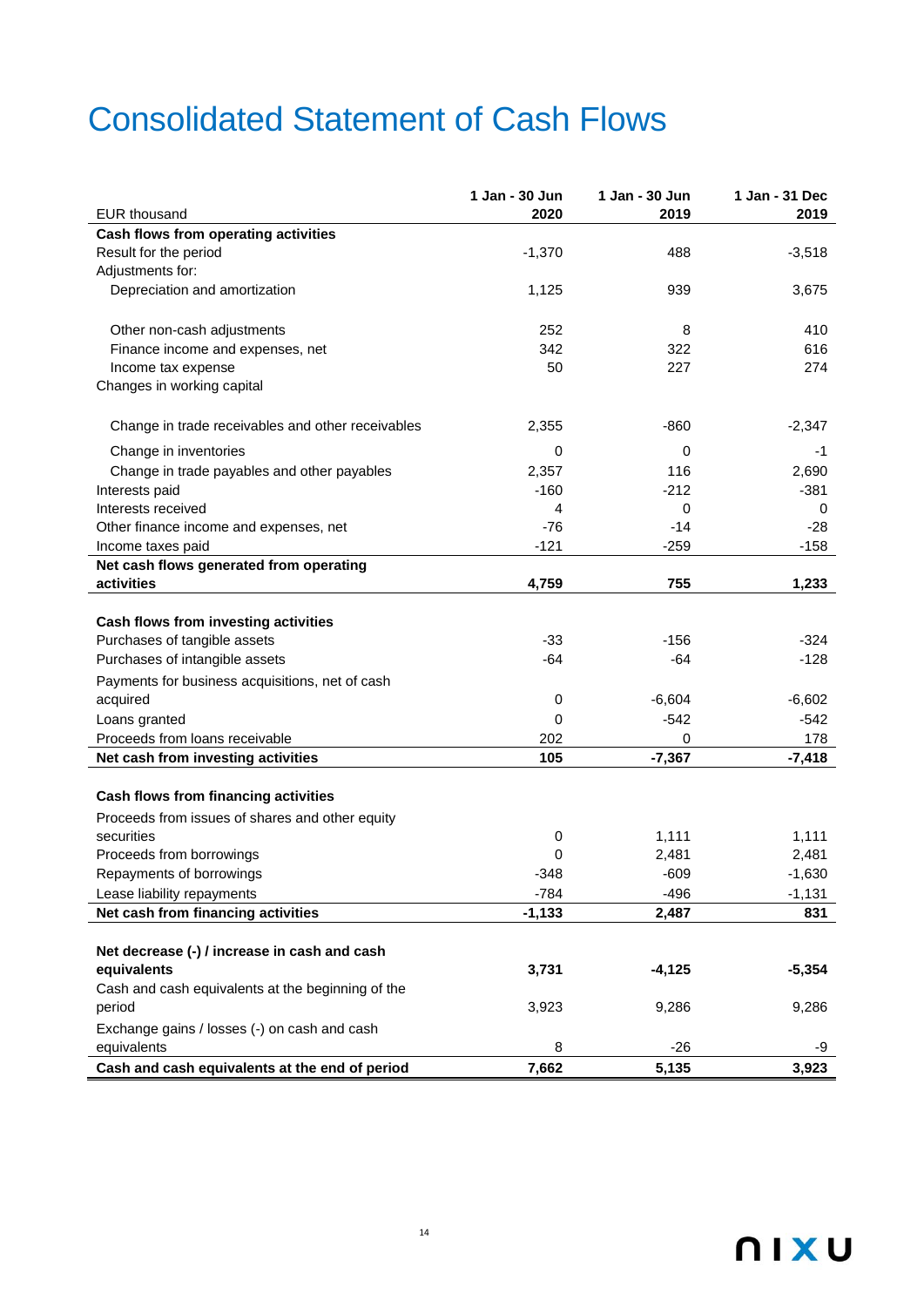# Consolidated Statement of Changes in Equity

|                                                                                     | <b>Share</b> | <b>Invested</b><br>unrestricted<br>equity | <b>Cumulative</b><br>translation | <b>Retained</b> | <b>Total</b> |
|-------------------------------------------------------------------------------------|--------------|-------------------------------------------|----------------------------------|-----------------|--------------|
| <b>EUR thousand</b>                                                                 | capital      | reserve                                   | difference                       | earnings        | equity       |
| Equity at 1 Jan 2019                                                                | 95           | 17,285                                    | $-441$                           | $-119$          | 16,820       |
| Result for the period                                                               |              |                                           |                                  | 488             | 488          |
| Other comprehensive income for the period:                                          |              |                                           |                                  |                 |              |
| <b>Translation differences</b>                                                      |              |                                           | $-190$                           |                 | -190         |
| Total comprehensive income for the period                                           | $\bf{0}$     | $\bf{0}$                                  | $-190$                           | 488             | 298          |
| <b>Transactions with owners:</b><br>Issue of shares as consideration for a business |              |                                           |                                  |                 |              |
| combination                                                                         |              | 900                                       |                                  |                 | 900          |
| Share issue related to 2019 share-based                                             |              |                                           |                                  |                 |              |
| compensation                                                                        |              | 1,128                                     |                                  |                 | 1,128        |
| Share based payments to employees                                                   |              |                                           |                                  | 20              | 20           |
| <b>Total transactions with owners:</b>                                              | $\mathbf 0$  | 2,029                                     | $\bf{0}$                         | 20              | 2,049        |
| Equity at 30 Jun 2019                                                               | 95           | 19,314                                    | $-632$                           | 390             | 19,167       |
|                                                                                     |              |                                           |                                  |                 |              |
| Equity at 1 Jan 2020                                                                | 95           | 19,314                                    | $-587$                           | $-3,436$        | 15,385       |
| Result for the period                                                               |              |                                           |                                  | $-1,370$        | $-1,370$     |
| Other comprehensive income for the period:                                          |              |                                           |                                  |                 |              |
| <b>Translation differences</b>                                                      |              |                                           | $-12$                            |                 | $-12$        |
| <b>Total comprehensive</b>                                                          |              |                                           |                                  |                 |              |
| income for the period                                                               | 0            | 0                                         | $-12$                            | $-1,370$        | $-1,381$     |
|                                                                                     |              |                                           |                                  |                 |              |
| <b>Transactions with owners:</b>                                                    |              |                                           |                                  |                 |              |
| Share based payments to employees                                                   |              |                                           |                                  | 163             | 163          |
| <b>Total transactions with owners:</b>                                              | 0            | 0                                         | 0                                | 163             | 163          |
|                                                                                     |              |                                           |                                  |                 |              |
| Equity at 30 Jun 2020                                                               | 95           | 19,314                                    | $-599$                           | $-4,643$        | 14,167       |

**Attributable to owners of the parent**

### **NIXU**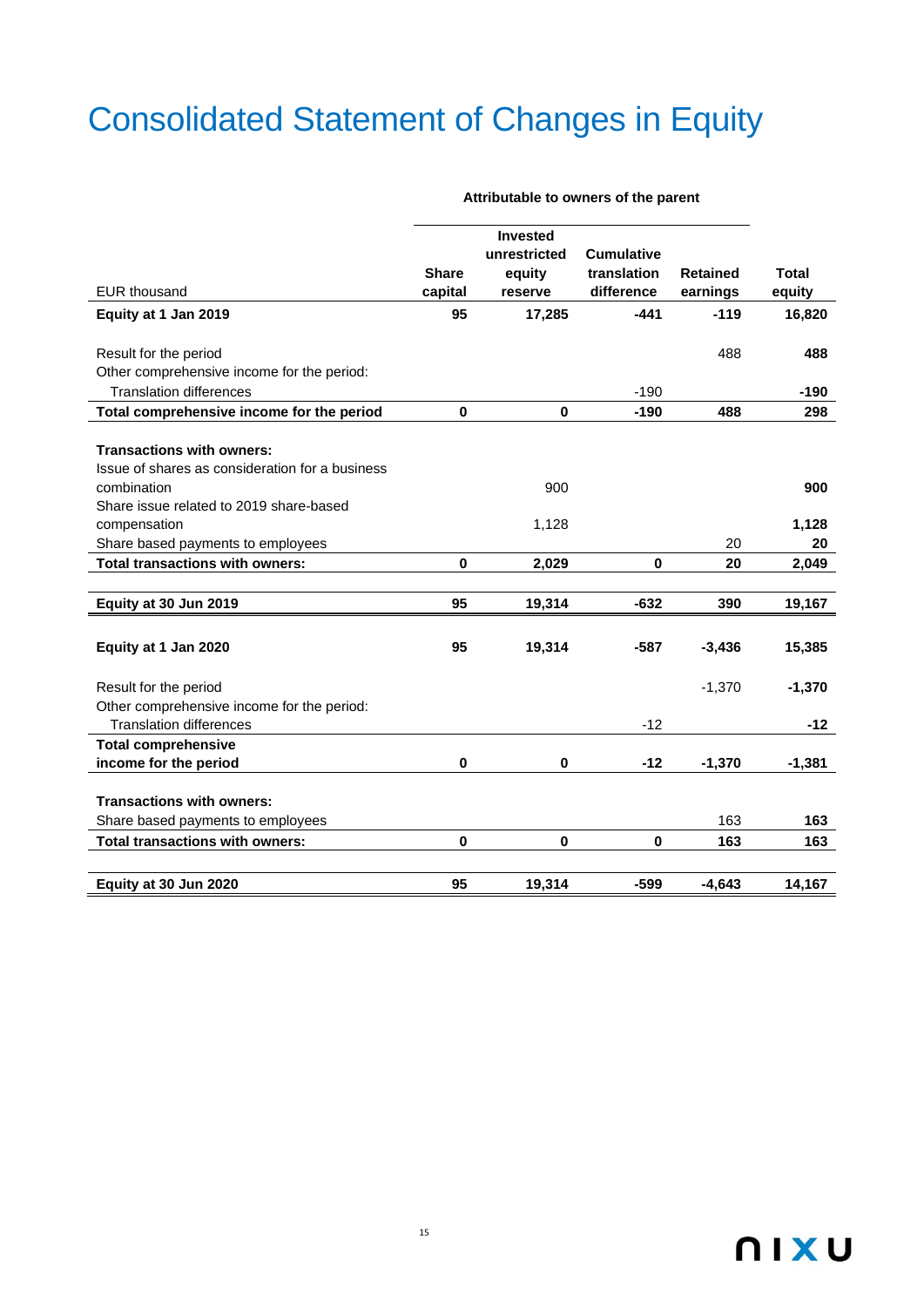# Revenue and Result for the Accounting Period

### Revenue and Segments

The group's proceeds from service sales accrue over time, whereas cybertechnology resell fall due at point in time. These proceeds are broken down based on primary service areas and geographical areas:

**The projects and assignments** area includes one-off assignments. The extent and duration of these assignments range from individual inspection and consultation assignments to extensive project deliveries.

#### **All continuous services include:**

**Managed services** – Nixu CDC services and, for example, a range of continuous user management services where Nixu manages the technology delivered to a client and takes a continuous operational role in supporting the client's functions. Managed information security services also include licenses sold for them, whether included in the price of the service or sold separately.

**Continuous services** – continuous services other than managed services, including continuous user management services. The difference between these services and other assignments is that continuous services are based on contracts of indefinite duration or those that are, in practice, extended automatically.

**Technology Resale** area includes third party software and technology service licenses and technology resale usually in connection with other services. Proceeds from licenses also include proceeds from maintenance services. Licenses for managed information security services are not included in the license revenue.

#### *Revenue Breakdown by Service Area:*

|                           | 1 Jan - 30 Jun | 1 Jan - 30 Jun |                     |
|---------------------------|----------------|----------------|---------------------|
| <b>EUR</b> thousand       | 2020           | 2019           | 1 Jan - 31 Dec 2019 |
| Service type:             |                |                |                     |
| Projects and assignments  | 13.964         | 15.032         | 27,706              |
| Total continuous services | 10.077         | 8,860          | 18,172              |
| Managed services          | 5,223          | 3,819          | 8,485               |
| Continuous services       | 4,854          | 5,041          | 9,688               |
| Technology resell         | 5,178          | 1,793          | 5,290               |
| Total                     | 29.218         | 25,685         | 51.168              |

#### *Revenue by Geographical Area:*

| EUR thousand    | 1 Jan - 30 Jun 2020 | 1 Jan - 30 Jun 2019 | 1 Jan - 31 Dec 2019 |
|-----------------|---------------------|---------------------|---------------------|
| Finland         | 16,057              | 16,762              | 31,586              |
| Denmark         | 6,023               | 1,632               | 5,455               |
| Sweden          | 4,820               | 4,531               | 8,830               |
| The Netherlands | 582                 | 622                 | 1,623               |
| Norway          | 565                 | 36                  | 374                 |
| Belgium         | 484                 | 563                 | 928                 |
| Other           | 687                 | 1,539               | 2,372               |
| Total           | 29,218              | 25,685              | 51,168              |

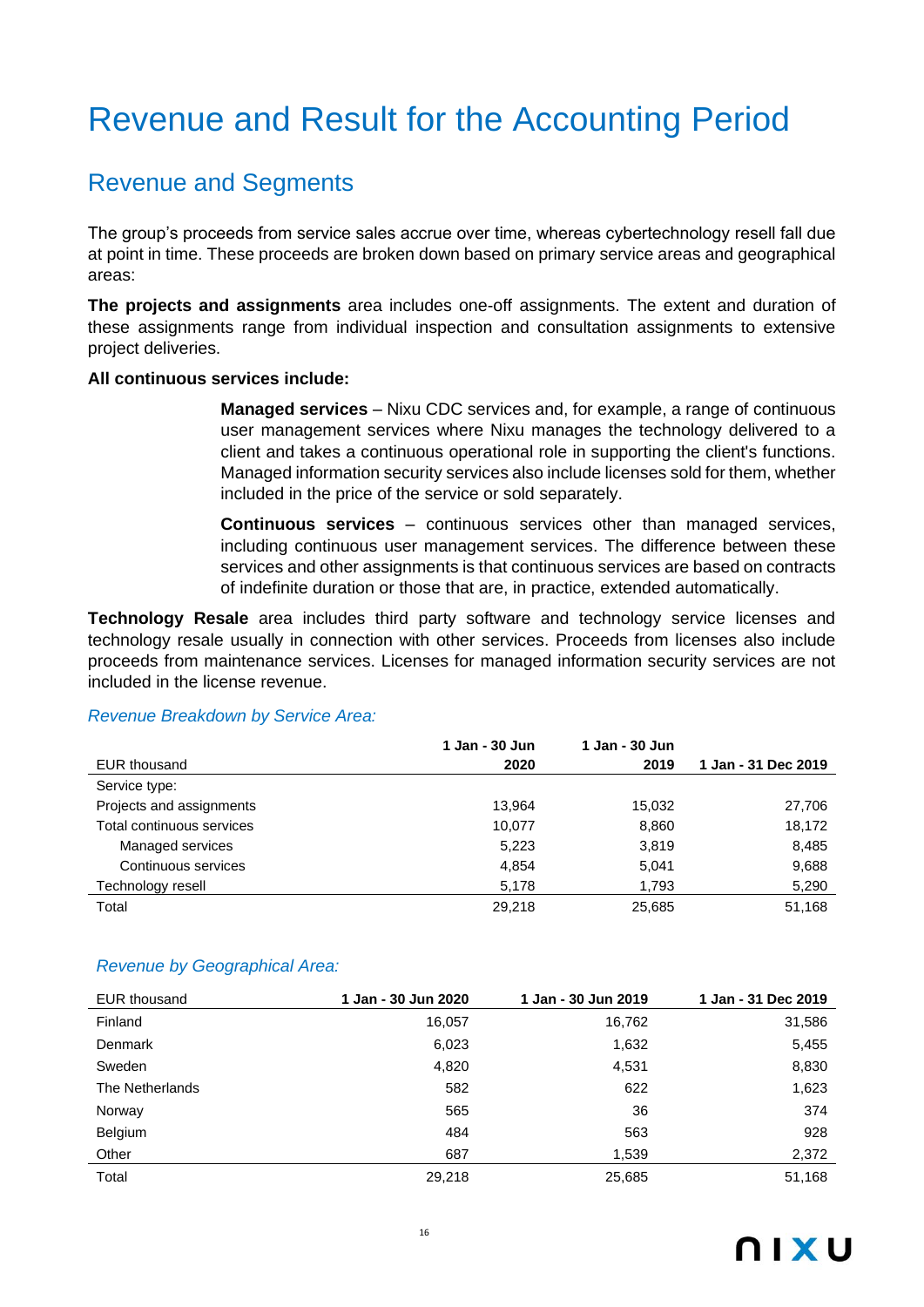The geographical breakdown of revenue is based on the locations of the client with which the contract for services has been made. Part of the services may have been delivered to other countries.

Nixu has only one reportable segment. The revenue and the result of the reportable segment is specified in the consolidated statement of comprehensive income and the assets and liabilities of the reportable segment are shown in the consolidated statement of financial position.

### Earnings per Share

|                                                                                       | 1 Jan - 30<br><b>Jun 2020</b> | 1 Jan - 30 Jun<br>2019 | 1 Jan - 31 Dec<br>2019 |
|---------------------------------------------------------------------------------------|-------------------------------|------------------------|------------------------|
| Result for the period attributable to the owners of the<br>parent                     | $-1,369,519$                  | 488.029                | $-3,517,694$           |
| Weighted average number of shares, undiluted                                          | 7,412,814                     | 7,285,187              | 7,349,525              |
| Earnings per share, basic (EUR)                                                       | $-0.18$                       | 0.07                   | $-0.48$                |
| Impact of shares related to share-based incentive plan                                | 44.506                        | 6.158                  | 25.851                 |
| Weighted average number of shares, fully diluted<br>Earnings per share, diluted (EUR) | 7,457,320<br>$-0.18$          | 7,291,344<br>0.07      | 7,375,375<br>$-0.48$   |

The company has dilutive potential ordinary shares with respect to its share-based incentive plan.

### People

### Employee Benefits

Employee benefits recognized in the consolidated statement of comprehensive income are presented in the following table:

|                                               | 1 Jan - 30 Jun | 1 Jan - 30 Jun | 1 Jan - 31 Dec |
|-----------------------------------------------|----------------|----------------|----------------|
| EUR thousand                                  | 2020           | 2019           | 2019           |
| Wages and salaries                            | 15.071         | 13.048         | 25,402         |
| Social security expenses                      | 1,068          | 1,037          | 2,116          |
| Share-based payments                          | 163            | 20             | 200            |
| Pension expenses - defined contribution plans | 1,953          | 1.701          | 3.603          |
| Total                                         | 18.255         | 15,806         | 31,322         |

### Share-Based Payments

Nixu has a share-based All-Employee Matching Share Plan and option scheme launched in 2019. Details of these schemes were presented in section 3.2 of the Notes to the Group's financial statements for the year ended on December 31, 2019.

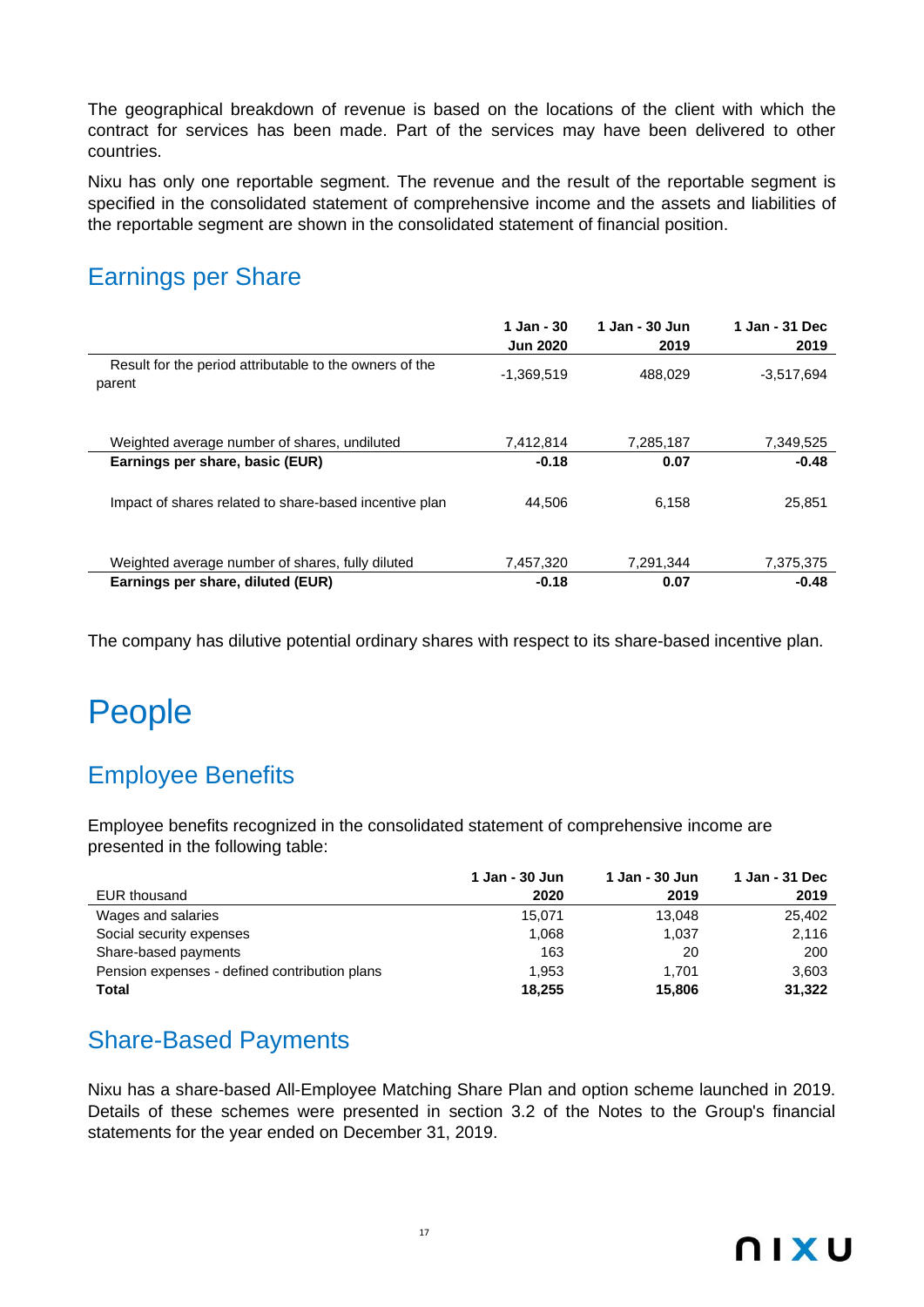## Acquisitions and Group Structure

Nixu acquired Ezenta A/S and Vesper AB's cybersecurity business in early April 2019. Details of the combination of these businesses were presented in section 4.1 of the Notes to the Group's financial statements for the year ended on December 31, 2019.

In the financial statements for the year ended on December 31, 2019, Nixu stated that the subsidiaries Expert Solution Center Inc. and Swedish Forensic Technologies AB were in dissolution. The dissolution of the subsidiaries was completed during the review period.

### Intangible Assets and Goodwill

The company's intangible assets include goodwill, client accounts and other intangible assets, such as software licenses.

| EUR thousand                               | 30 Jun 2020 | 30 Jun 2019 | 31 Dec 2019 |
|--------------------------------------------|-------------|-------------|-------------|
| Net book amount at beginning of the period | 16.858      | 11.126      | 11,126      |
| Acquisition of subsidiaries                | 0           | 9,339       | 8,001       |
| Exchange differences                       | $-17$       | $-202$      | $-139$      |
| Amortization                               | $-257$      | $-216$      | $-503$      |
| Impairment charges                         | O           | 0           | $-1,627$    |
| Net book amount at end of the period       | 16,584      | 20.046      | 16,858      |

On June 30, 2020, the amount of goodwill was EUR 13,909 thousand (16,208), the amount of customer relationships EUR 2,643 thousand (3,677) and the amount of other intangible assets EUR 32 thousand (161).

### Goodwill impairment testing

The company has prepared goodwill impairment tests due to general uncertainty caused by the COVID-19.

Amount of EUR 257 thousand have been reallocated from Benelux goodwill to CGU Finland due to reorganization of Romania's shared services function.

The key assumptions used in determining the recoverable cash flow of cash-generating units are as follows:

- The long-term growth rate of 2% (2%) has been used for all CGUs and reported periods.
- The pre-tax discount rates have been reviewed but no changes were needed.
- The long-term EBITDA percentages are shown below:

|             |     |    |    | Finland Sweden Benelux Denmark |
|-------------|-----|----|----|--------------------------------|
| 30 Jun 2020 | 10% | 8% | 8% | 8%                             |
| 31 Dec 2019 | 10% | 6% | 6% | 7%                             |

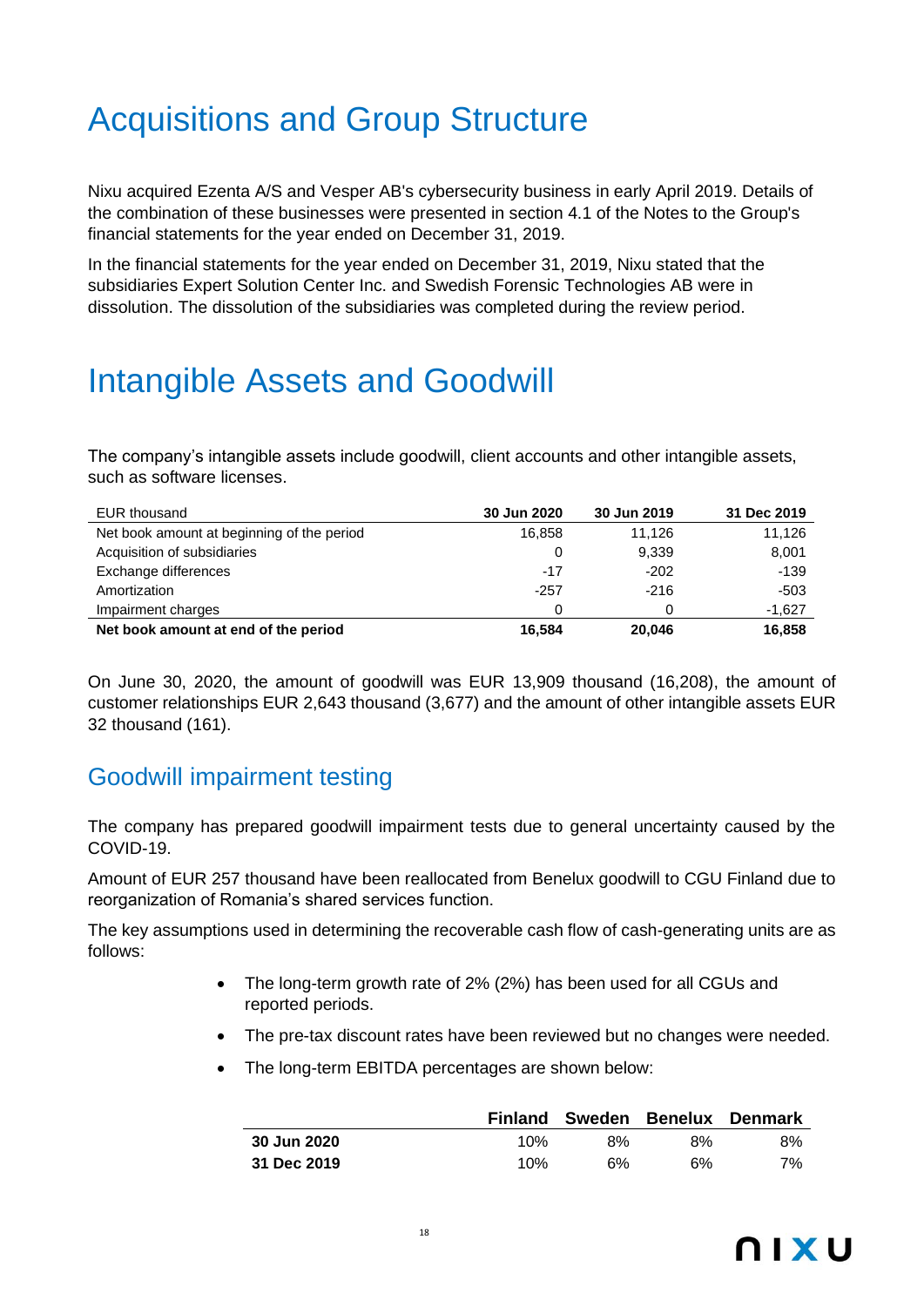EBITDA margins have been updated to better reflect the industry's average long-term profitability percentages. During the review period, the company has taken cost-saving measures aimed at changing the cost structure and getting closer to the industry's profitability levels.

Other key assumptions used in the periods presented were:

- the average annual growth rate of revenue 7%**–**13% (31.12.2019: 10%**–**20%), and
- the average EBITDA margin 0%**–**8% (31.12.2019: 2%**–**8%).

Company has considered the weaker economic environment caused by COVID-19 by lowering the growth phase assumptions for the next two years.

### *Sensitivity*

The difference between the recoverable amount of cash-generating unit and the book value is the smallest for the Benelux and Sweden, and therefore the results of sensitivity analysis is presented for these units.

The recoverable amount of a cash-generating unit in Benelux would be equal to its book value as of June 30, 2020, if any of the key assumptions changed as follows (with the remaining assumptions remaining the same):

- The average annual growth rate of net sales would have dropped from 9% to 5% (20% to 4%); or
- The long-term EBITDA margin would have dropped from 8% to 7% (6% to 4%).

The recoverable amount of a cash-generating unit in Sweden would be equal to its book value as of June 30, 2020, if any of the key assumptions changed as follows (with the remaining assumptions remaining the same):

- The average annual growth rate of net sales would have dropped from 9% to 7%; or
- The long-term EBITDA margin would have dropped from 8% to 7,6%.

The goodwill values arose from the acquisition executed in earlier financial periods.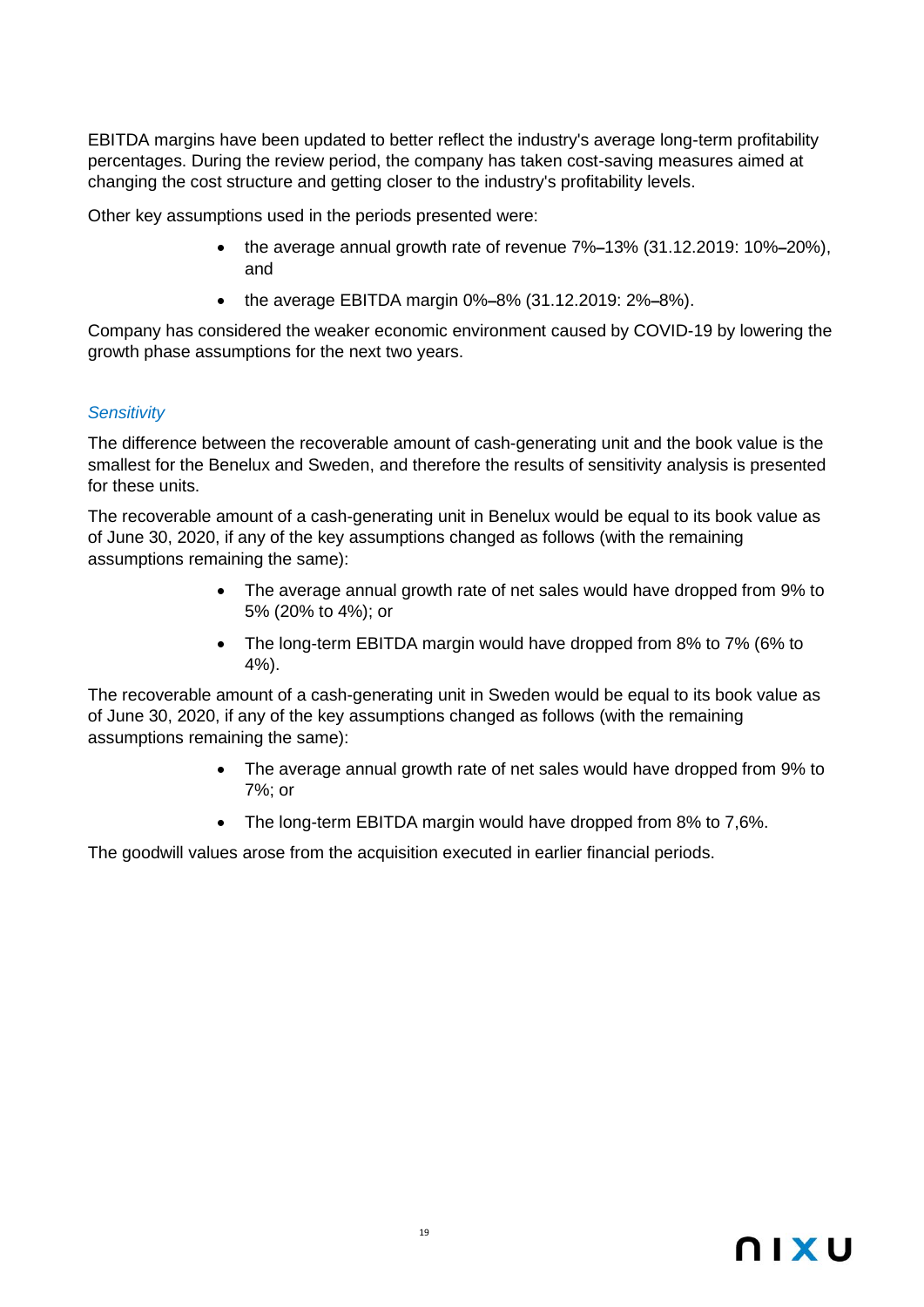# Net Debt and Equity

### Interest-bearing Net Debt and Derivative Financial Instruments

The table below presents the calculation of the Group's interest-bearing net debt:

| <b>EUR</b> thousand                 | 30 Jun 2020 | 30 Jun 2019 | 31 Dec 2019 |
|-------------------------------------|-------------|-------------|-------------|
| <b>Non-current borrowings</b>       |             |             |             |
| Loans from financial institutions   | 5,279       | 6,358       | 0           |
| Lease liabilities                   | 1,827       | 2,167       | 2,117       |
| <b>Total non-current borrowings</b> | 7,106       | 8,525       | 2,117       |
| <b>Current loans</b>                |             |             |             |
| Loans from financial institutions   | 1,727       | 2,056       | 7,338       |
| Lease liabilities                   | 1,367       | 1,323       | 1,455       |
| Contingent consideration            | 0           | 1,455       | 0           |
| <b>Total current loans</b>          | 3,094       | 4,833       | 8,794       |
| <b>Total loans</b>                  | 10,201      | 13,358      | 10,911      |
| Less cash and cash equivalents      | 7,662       | 5,135       | 3,923       |
| Net debt                            | 2,538       | 8,223       | 6,988       |

### **Borrowings**

.

On June 30, 2020, Nixu's loans from financial institutions included a EUR 4,000 thousand floating rate loan that was taken out in 2014, variable and fixed rate loans amounting to EUR 5,900 thousand which were drawn-down in 2017 related to the financing arrangements and a EUR 2,500 thousand floating rate loan that was taken out in 2019.

The table below provides information on loans (loans are undiscounted):

| <b>EUR</b><br>thousand | Drawn<br>down | Maturity | Interest rate   | installment | 30 Jun 2020 | 30 Jun 2019 | 31 Dec<br>2019 |
|------------------------|---------------|----------|-----------------|-------------|-------------|-------------|----------------|
| Loan 1                 | 2014          | 10/9/20  | 3.75%           | monthly     | 418         | 955         | 597            |
| Loan 2                 | 2017          | 11/30/20 | 3.75%           | monthly     | 346         | 865         | 515            |
| Loan 3                 | 2017          | 5/30/22  | 4.15%           | bullet      | 2,065       | 2,065       | 2,065          |
|                        |               |          | $4.35% + 6$     | half-on-    |             |             |                |
| Loan 4                 | 2019          | 3/28/23  | month euribor   | year        | 2,188       | 2,500       | 2,188          |
| Loan 5                 | 2016          | 5/30/22  | $3.8\% + 3.8\%$ | bullet      | 1,977       | 1,905       | 1,905          |
| Loan 6                 | 2017          | 9/30/20  | $0.00\%$        | quarterly   | 32          | 160         | 96             |
| Total                  |               |          |                 |             | 7,026       | 8.450       | 7,365          |

The interest rates of the loans ranged between 3.75% and 4.35% (June 30, 2019: 3.00%-3.80) and for EUR 1,977 thousand the capitalized interest rate was of 3.80% (June 30, 2019: 3.80%) on the review period that ended on June 30,2020.

During the review period, Nixu signed a new EUR 4 million revolving credit facility agreement to secure sufficient cash reserves due to the exceptional situation caused by the COVID-19 pandemic. The covenants for the credit facility and loans are as follows: equity ratio at least 30% up to the

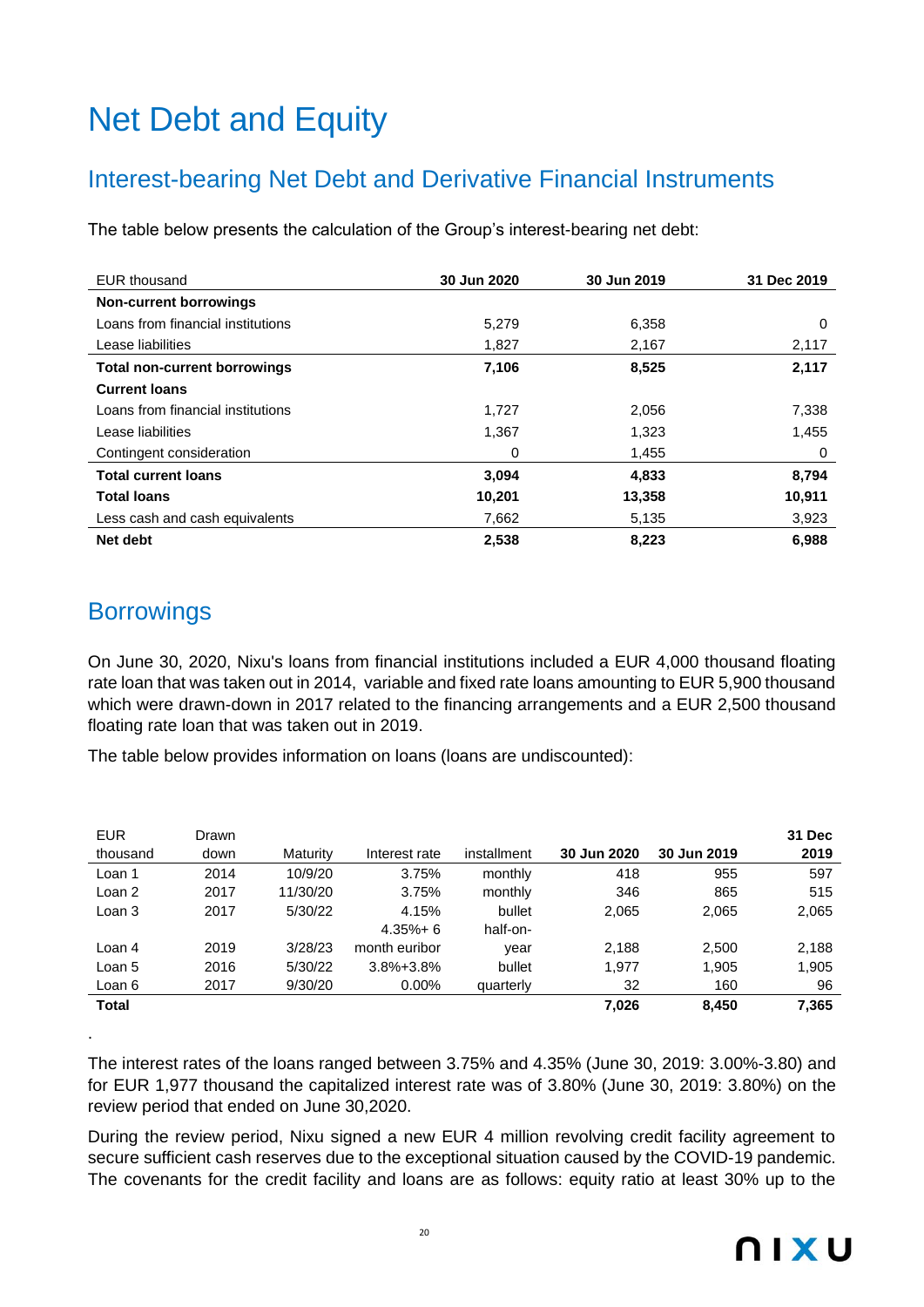review date of June 30, 2022 and at least 32% always thereafter. EBITDA of at least EUR 0 on the review date of December 31, 2020, at least EUR 380 thousand on the review date of June 30, 2021, and at least EUR 1,000 thousand on the review date of December 31, 2021. EBITDA on December 31, 2020 is calculated based on the fourth quarter of 2020 and EBITDA on June 30, 2021 is calculated based on the first half of 2021, after which EBITDA is calculated based on the previous 12 months. The Group's interest-bearing net debt/EBITDA indicator will be reviewed every six months on June 30 and December 31, with the first review on June 30, 2022. The net debt-to-EBITDA ratio may not exceed 3.7 up to the review date of June 30, 2022, 3.25 up to the review date of December 31, 2022, and 3.0 up to subsequent review dates.

The Group met the covenant conditions related to the loans on June 30, 2020 and in the comparison period on June 30, 2019. The Group failed to meet the interest-bearing debt/EBITDA covenant on December 31, 2019, and the loans were classified as current. As the covenants were met on June 30, 2020, and the current estimate is that they will also be met on December 31, 2020, the loans were classified as non-current and current.

The fair value of the loans does not materially differ from their carrying amount, as the interest rates of the loans are close to the current market rates (the financing agreement was renewed in May 2020). The company's risk premium has not changed significantly after the loans were withdrawn. The fair values of Nixu's loans are based on cash flows discounted at the current borrowing rate. The different terms of the loans (maturity, priority order, collateral) are taken into account in determining the value. The loans are classified at level 2 of the hierarchy of fair values, as the fair value is determined mainly using the observable market interest-rate curve.

### Derivative Financial Instruments

At the closing of accounts, on June 30, 2020, the Group held two interest swap contracts. These agreements are used to hedge 31% of the company's loan funds against cash flow risk (June 30, 2019: 30%). For each swap, the company receives a floating rate (EURIBOR 3 months and 6 months respectively) and pays a fixed coupon rate (0.44% and 0.81% respectively). The interest rate swaps will mature in 2020 and 2022. These derivative financial instruments are classified as level 2 in the fair value hierarchy, and their fair value is calculated as the current value of estimated future cash flows based on observable yield curves. On June 30, 2020, the fair value of the derivatives was negative EUR 33 thousand (June 30, 2019: negative EUR 54 thousand).

### **Equity**

Payments of dividends

No dividends have been paid in the 2020 financial period (2019: 0).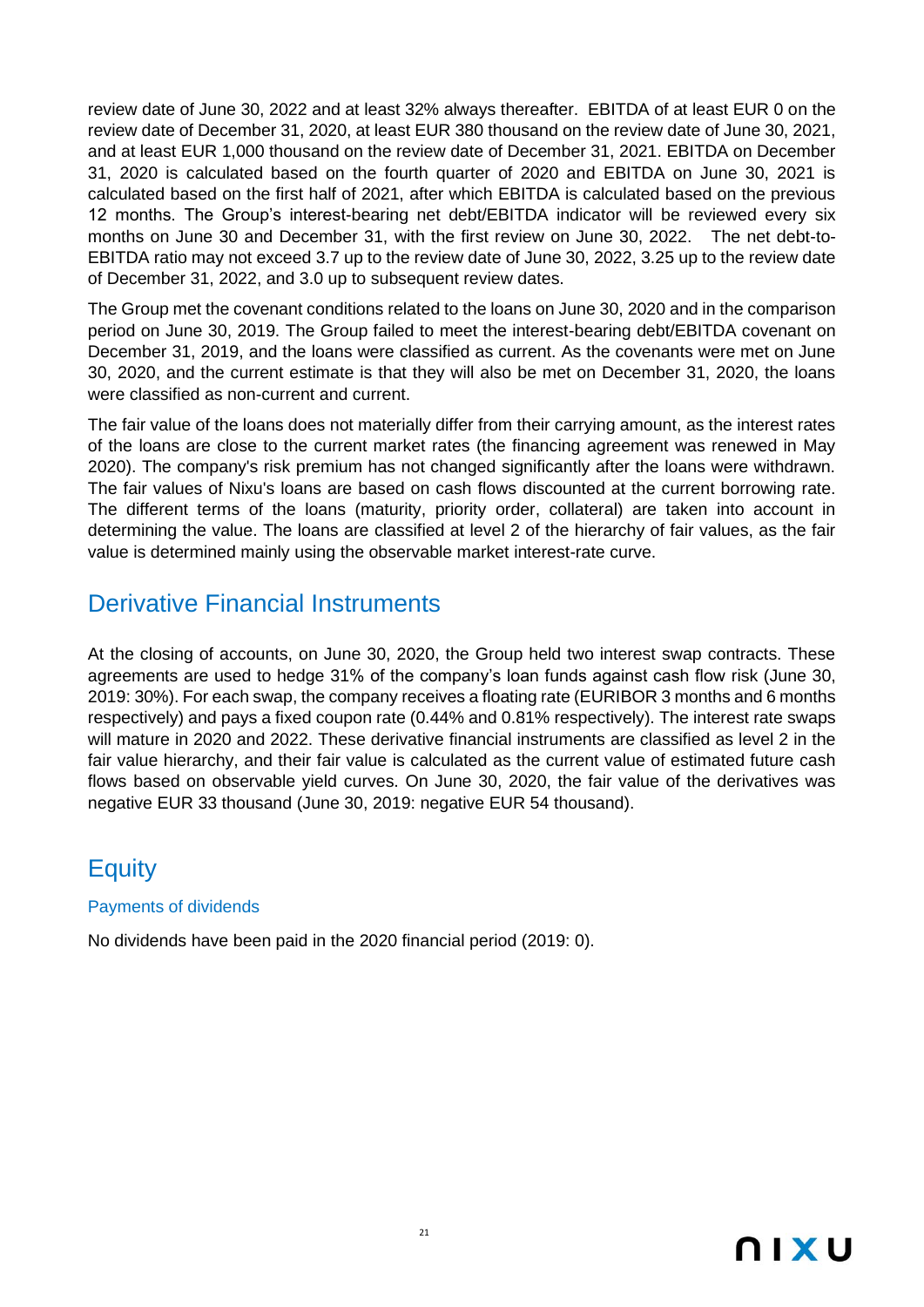### Related Party Transactions

The following transactions were carried out with related parties:

| EUR thousand                                    | 1 Jan - 30 Jun 2020 |             | 1 Jan - 30 Jun 2019  1 Jan - 31 Dec 2019 |
|-------------------------------------------------|---------------------|-------------|------------------------------------------|
| Purchases of services                           |                     |             | 3                                        |
|                                                 |                     |             |                                          |
| EUR thousand                                    | 30 Jun 2020         | 30 Jun 2019 | 31 Dec 2019                              |
| Loan receivables from related party (management |                     |             |                                          |
| team)                                           | 16                  | 45          | 30                                       |

The loans receivable is associated with the company's share-based incentive scheme.

### Contingencies and Commitments

| EUR thousand                   | 30 Jun 2020 | 30 Jun 2019 | 31 Dec 2019 |
|--------------------------------|-------------|-------------|-------------|
| Mortgages given on own behalf: |             |             |             |
| Business mortgages             | 10.118      | 10.118      | 10.118      |
| Loan amount                    | 7.026       | 8.290       | 7,338       |

# Formulas for Calculating Key Figures

**EBITDA** is calculated by adding depreciation and amortization to the operating result.

**Adjusted EBITDA** is calculated by adding adjustment items to EBITDA.

**Adjustment items** are material items outside the ordinary course of business, which costs related to restructuring and costs related to acquisitions.

**Adjusted EBIT** is calculated by adding adjustment items to EBIT.

**Equity ratio** is calculated by dividing total equity by total balance sheet less received advances.

**Net interest-bearing debt** Cash and cash equivalents deducted from total financial debt (current and non-current borrowings).

**Net gearing** is calculated by dividing net debt by total equity.

**Earnings per share, basic** is calculated by dividing total result attributable to owners of the parent by average number of outstanding shares during period.

**Earnings per share, diluted** is calculated by dividing total result attributable to owners of the parent by average number of diluted outstanding shares during period.

# **NIXU**